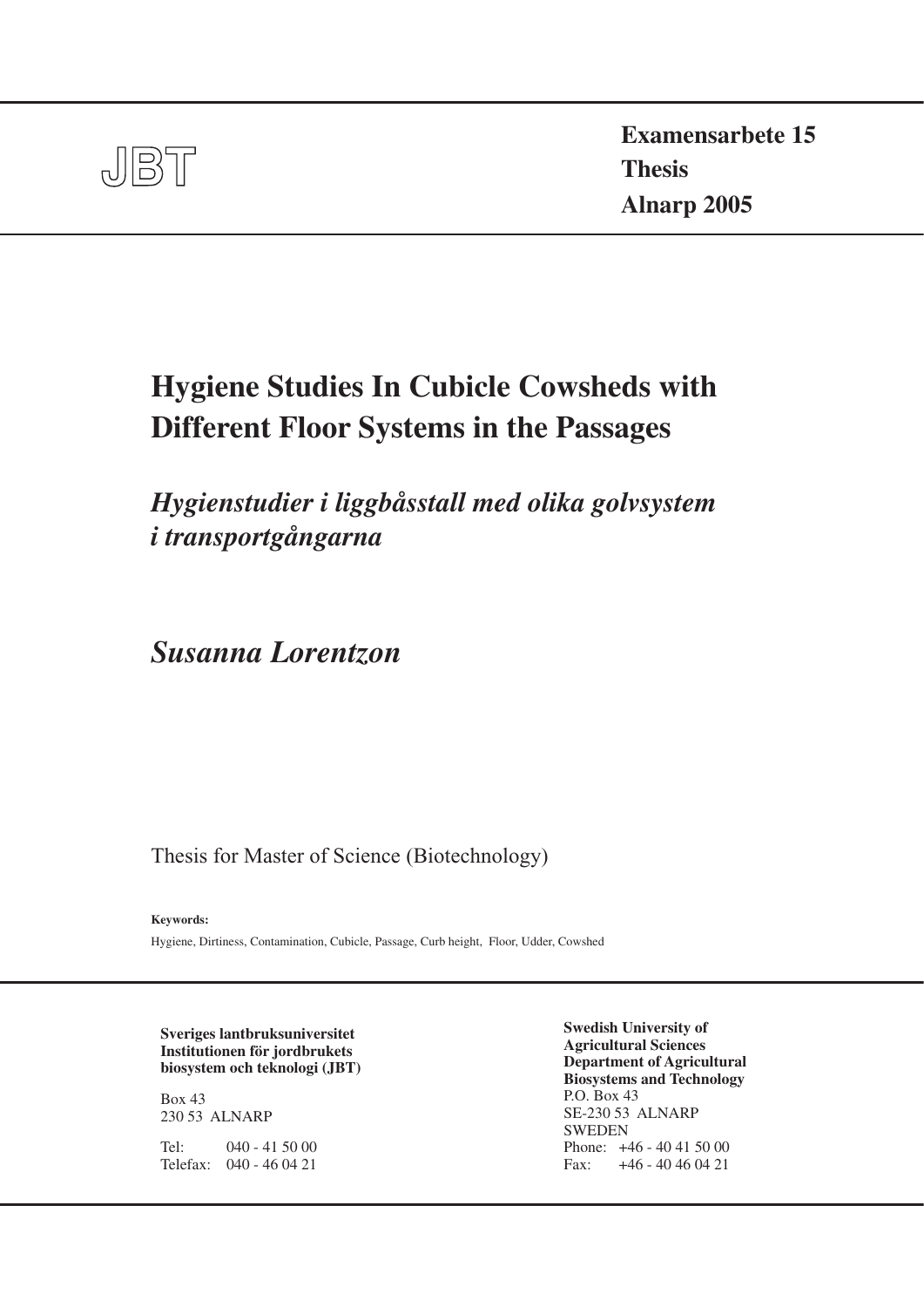## **PREFACE**

This 20 credit thesis is written as a part of the Biotechnology program (MSc) at the Swedish University of Agricultural Sciences. It is a part of the project "Development and evaluation of floor systems in animal passages in dairy cubicle cowsheds", which has been financed by SLF, "*Stiftelsen Lantbruksforskning*", the Swedish Farmers' Foundation for Agricultural Research.

I would like to thank supervisor Michael Ventorp and examinator Anders Herlin, both from JBT, Alnarp, for their help and support during the project. I would also like to thank Anders Christiansson, The Swedish Dairy Association ("*Svensk Mjölk")*, for answering my questions and for help with laboratory material and instructions.

17 January 2005 Susanna Lorentzon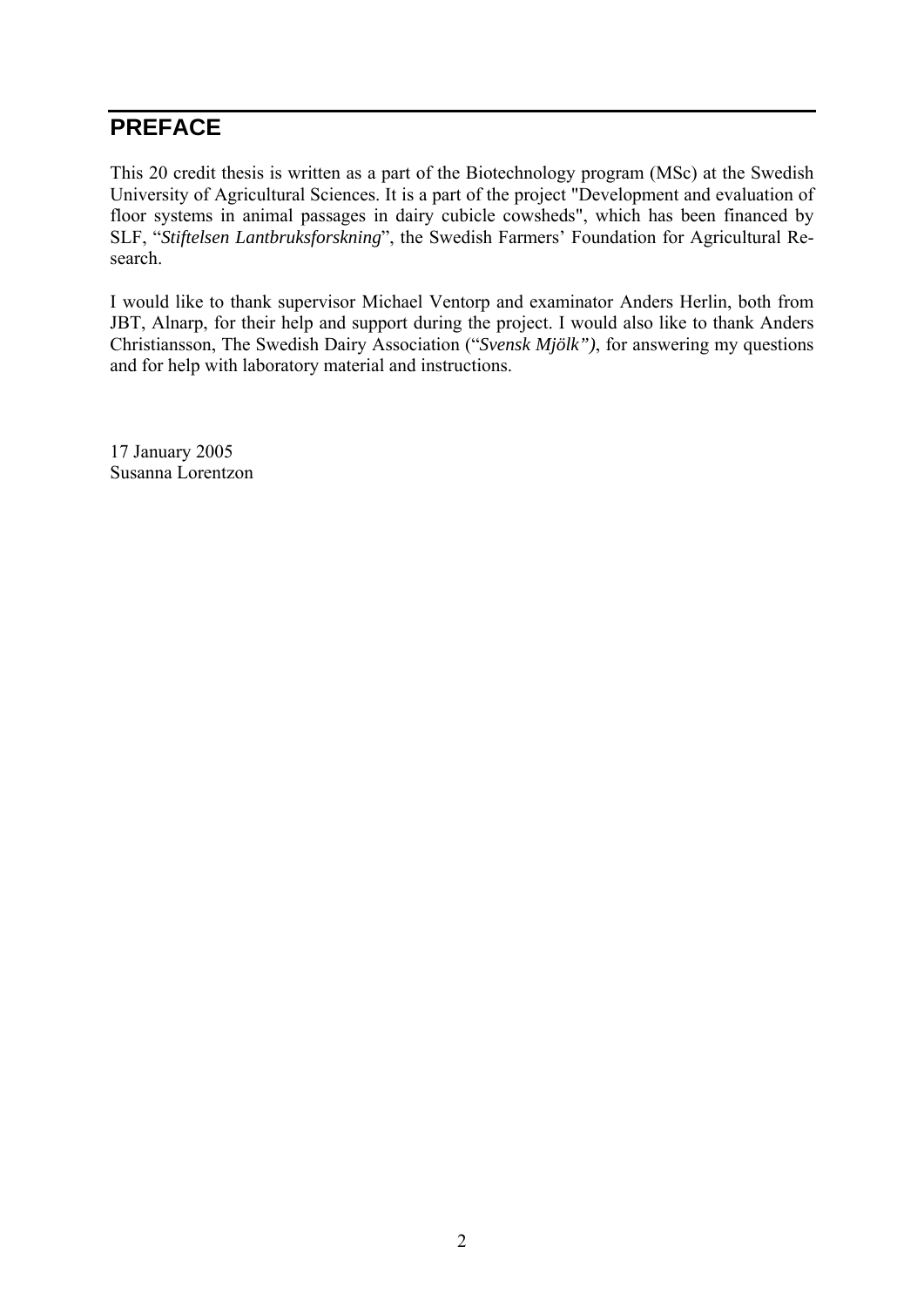# **TABLE OF CONTENTS**

| <b>ABSTRACT</b> |                                                   | $\overline{4}$ |
|-----------------|---------------------------------------------------|----------------|
| $\mathbf{1}$    | <b>INTRODUCTION</b>                               | 5              |
| 1.1             | The objective of the study                        | 6              |
| 1.2             | The issue                                         | 6              |
| 1.3             | Hypothesis                                        | 6              |
| $\overline{2}$  | <b>REVIEW</b>                                     | $\, 8$         |
| 2.1             | Technical development of floor systems            | $8\,$          |
| 2.1.1           | Solid floors                                      | $8\,$          |
| 2.1.2           | <b>Slatted floors</b>                             | 9              |
| 2.2             | Floor systems and hygiene                         | 9              |
| 2.3             | <b>Mastitis</b>                                   | 10             |
| 2.4             | Bacteria and spores from bacteria                 | 11             |
| 3               | <b>MATERIALS AND METHODS</b>                      | 12             |
| 3.1             | Experimental design                               | 12             |
| 3.1.1           | Housing and indoor equipment                      | 12             |
| 3.1.2           | Animals                                           | 13             |
| 3.2             | Cubicle floor manure contamination                | 13             |
| 3.3             | Analysis of spores from Clostridium tyrobutyricum | 14             |
| 3.4             | Analysis of spores from Bacillus cereus           | 15             |
| 3.5             | Analysis of coliform bacteria                     | 15             |
| 3.6             | Dirtiness scoring of udders and teats             | 15             |
| 3.7             | Analysis of somatic cell count                    | 16             |
| 3.8             | Statistical methods                               | 16             |
| $\overline{4}$  | <b>RESULTS AND DISCUSSION</b>                     | 17             |
| 4.1             | Cubicle floor manure contamination                | 17             |
| 4.2             | Spores from Clostridia and Bacillus               | 18             |
| 4.3             | Coliform bacteria                                 | 18             |
| 4.4             | Dirtiness scoring of udders and teats             | 19             |
| 4.5             | Somatic cell count                                | 21             |
| 4.6             | Conclusions                                       | 22             |
| 5               | <b>REFERENCES</b>                                 | 24             |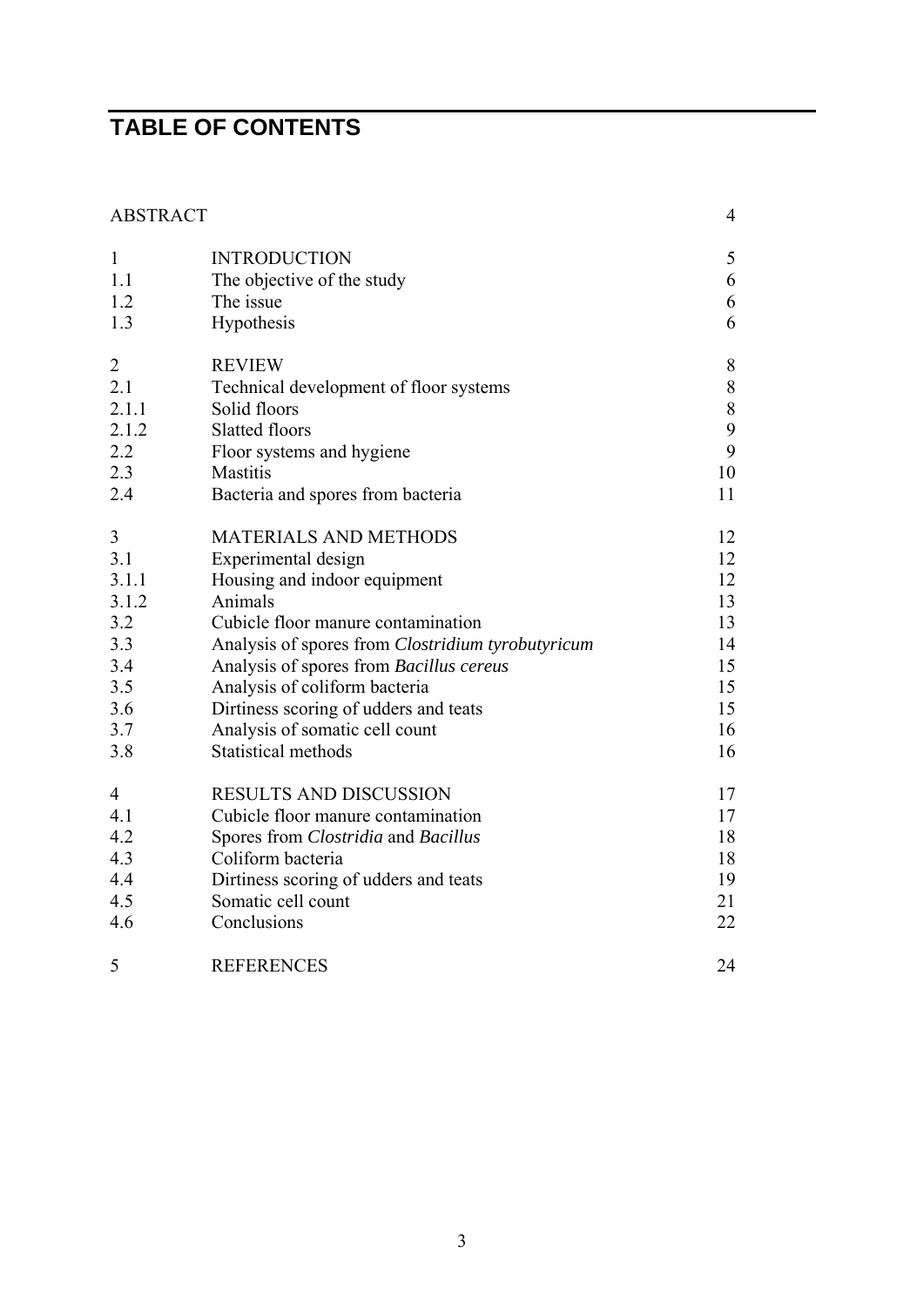## **ABSTRACT**

The hygiene in a cowshed is extremely important for the cows well being and health and when it comes to keep a high production of quality milk. As more and more producers choose loose-housing systems for their cows the demand for better buildings and equipment is increasing. This study concentrates on how the floor systems used in the alleys and the cubicles height over the floor affects the hygiene in the cowshed. There are many aspects to take into consideration besides hygiene and well being of the cows but this study can be seen as a part of the recommendations how to design a cowshed.

The different floor systems that were involved in the study were two compartments with mastic asphalt and scrapes with cubicles that were situated with different height over the floor and a compartment with concrete slatted floor without scrapes.

In this study several examinations were performed to compare the hygiene in the three compartments. Ash content analysis was performed to give the amount of manure on the lying area in the cubicles. The hygiene was further compared with bacterial analyses using coliform bacteria and spores from *Clostridium tyrobutyricum* and *Bacillus cereus*. The dirtiness of the udders and teats were estimated visually by giving scores on a continuous scale. To get some indication of how the milk quality was affected by the hygiene in the cows' local environment somatic cell counts were recorded and analysed.

All results indicate that the hygiene is best in the compartment with mastic asphalt and scrapes with cubicles situated higher over the floor. The amount of manure in the cubicles was lower compared to the other compartments and the number of coliform bacteria was lower. The animals were much cleaner in this compartment and the somatic cell count was lower. The compartment with mastic asphalt and low situated cubicles seemed to be the one with the most poorly hygiene in all experiments except the ash content analysis were the slatted floor compartment was the one with the highest amount of manure.

The conclusion drawn from this study is that cubicles well elevated above the alley is important to maintain a good hygiene for the cows in the lying area. Whether the slatted floor without scrapes or the mastic asphalt floor with scrapes gives the best hygiene when the cubicles are situated at the same low height is difficult to confirm from this study since the results point in different directions.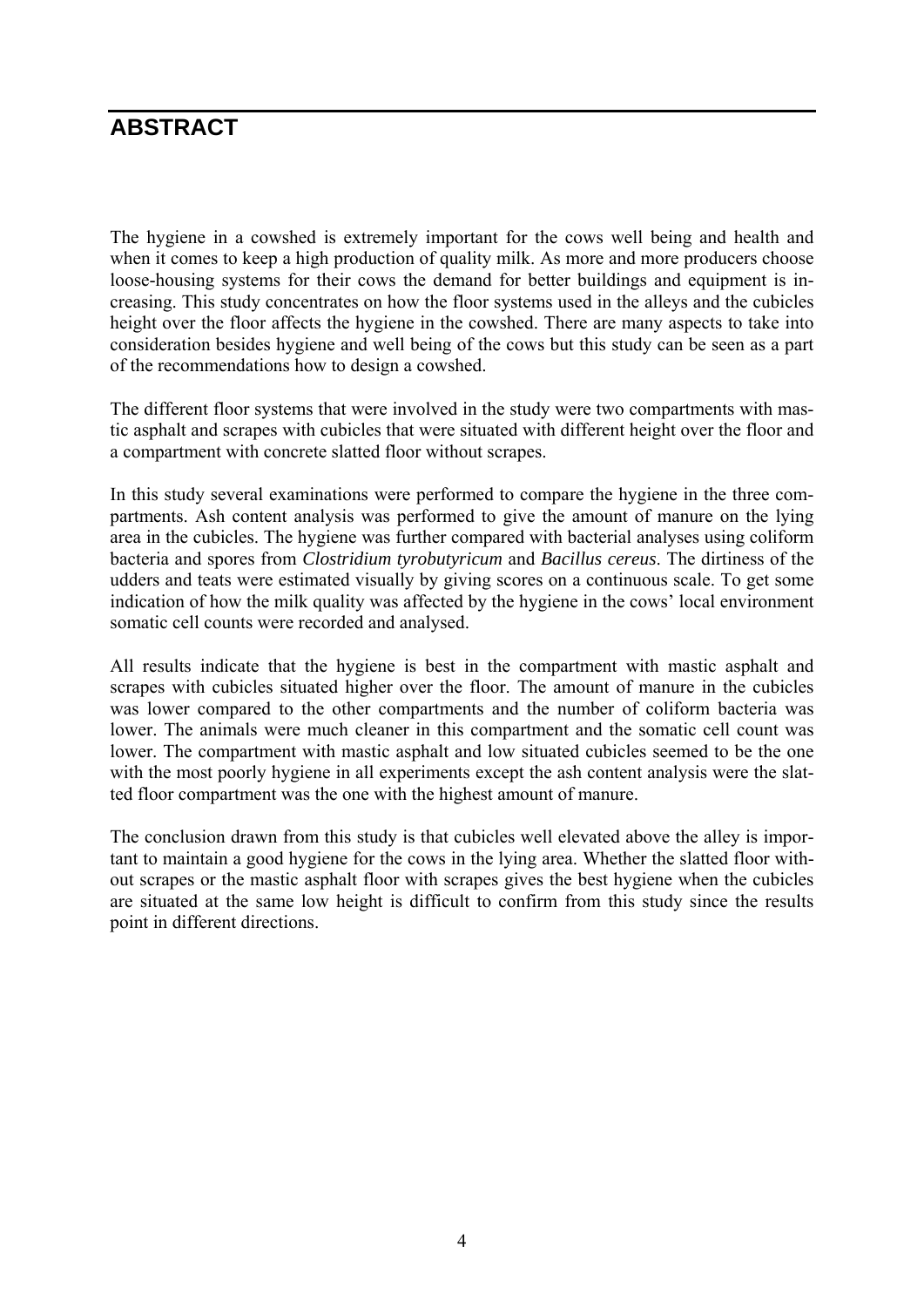## **1 INTRODUCTION**

The Swedish dairy industry is increasingly turning from tied housing to loose housing systems in cubicles. The main reason for this is that the average herd is becoming larger and the time spent per cow has to decrease in order to maintain profitability. The welfare aspect of the cows is also an important question that drives the development towards loose housing systems. In the beginning of 2003 approximately 30 % of all cows in Sweden where housed in loose-housing systems and if this trend continues that number will be 50 % year 2010 (Sällvik & Dolby, 2003). As the loose housing systems becomes more frequently employed the demand for better buildings and barn equipment increases.

Studies have shown that there are both advantages and disadvantages with loose housing cowsheds. Cows in loose-housing systems have a bigger opportunity to perform their natural behaviour when compared to tied cows. The social and physical stress of the cows can on the other hand be larger in loose housing systems. Studies have also shown that changeover from tied systems to loose housing systems can lead to deterioration in claw and leg health. Bergsten and Herlin (1996) showed that the risk for lameness and claw lesions is significantly higher for dairy cows in loose housing systems than for cows tied in stalls.

The hygiene in the barn is a very important factor that varies with different housing systems. An important factor determining the magnitude of these problems in loose housing systems is the type of floor system used in the alleys. A floor surface that is difficult to keep clean affect the risk of claw related diseases and can also lead to dirty claws, udder and teats (Bergsten, 2001). The increased amount of manure in the cubicles and on the cows can lead to decreased udder health and reduced milk quality and can result in increased costs and reduced milk production (Ekman, 1998).

The ongoing project "Development and evaluation of floor systems in animal passages in dairy cubicle cowsheds" is integrated with the project "Dairy cows' locomotion comfort and claw lesions in loose-housing systems – associations with flooring, claw conformation, lameness and behaviour", which is a part of the international "Lamecow" project. The objective of that project is to study short-term and long term effects of floor surfaces with varying hardness, structure and hygiene in loose housing systems on dairy cows locomotor's apparatus. The studies are focused on questions related to animal environment, well being and health.

At the experimental farm of Swedish University of Agricultural Science in Alnarp, Alnarp Mellangård, there is a compartment with 100 dairy cows in cubicles. This compartment is divided into five sub compartments with 20 cows, which have the same layout with the exception of with and without feed-stalls and different floor system. For the time being there is mastic asphalt and rubber mats with scrapes in the alleys, and also a control compartment with slatted concrete floor without scrapes. The cubicles height over the floor also differs between the different compartments.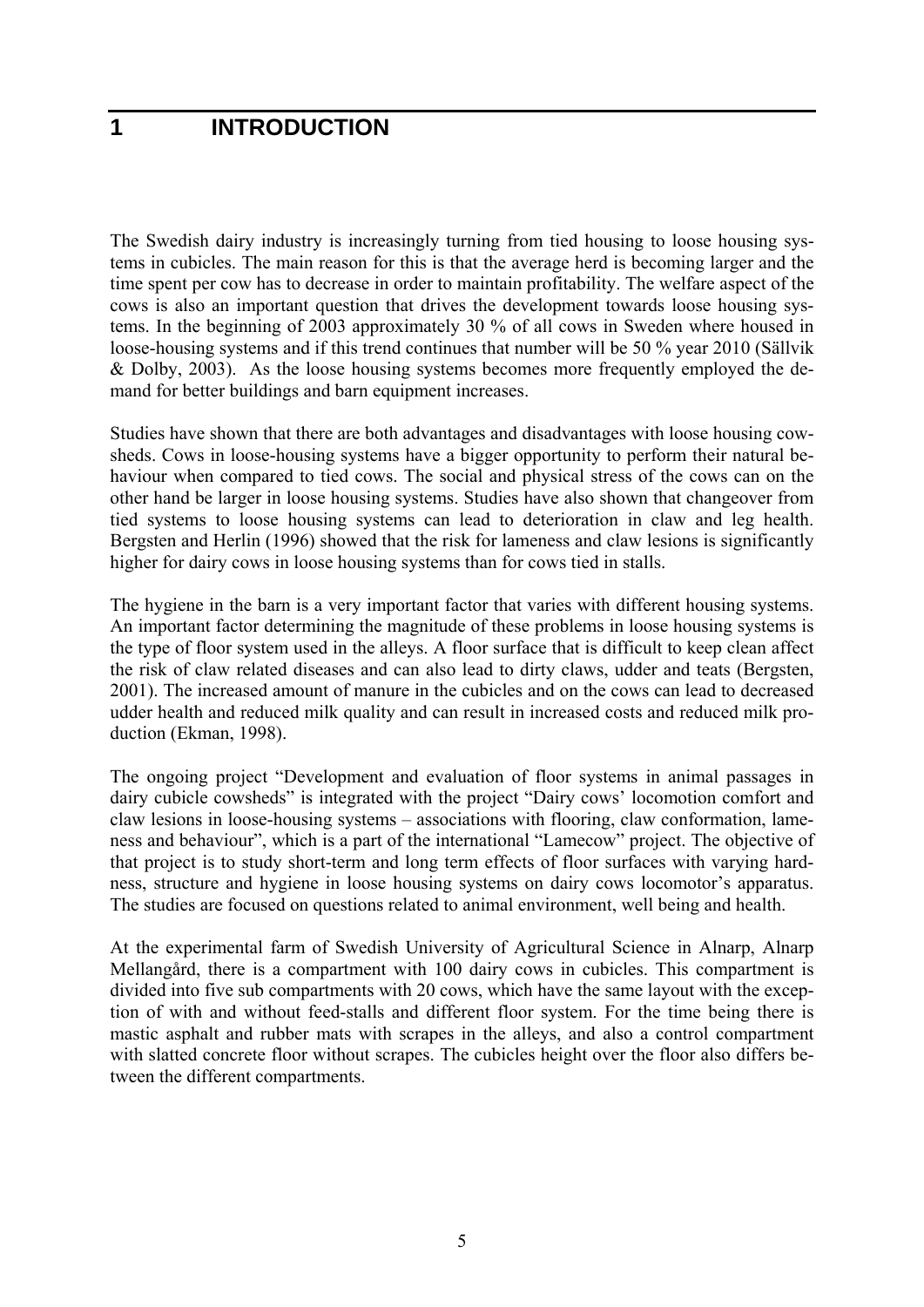## **1.1 The objective of the study**

The objective of the study was to give recommendations how floor-systems in passages should be designed and managed in order to provide a good hygiene and good conditions for animal health.

The aim of this project has been to:

- Examine if the floor-system in the passages affect the hygiene in the cubicles.
- Examine if the cubicles height over the alleys affects the hygiene in the cubicles.
- Examine whether the floor-system affect the dirtiness of the animals, i.e. the dirtiness of the udders and the teats.
- Examine if differences in somatic cell count can be seen in milk from cows from the different compartments.

## **1.2 The issue**

The following issues are dealt with in this examination project:

The department with concrete slatted floor without scrapes is to be compared with the compartment with mastic asphalt and scrapes. There were two departments with mastic asphalt and they differed in the presence and non-presence of feed-stalls and in the cubicles height over the floor in the passageways. As the feed-stalls are disregarded from in this study the comparison will be performed with concentration on the cubicles height over the floor.

The cubicles were situated 10 cm above the floor in the slatted floor compartment and in one of the mastic asphalt compartments. In the other compartment with mastic asphalt the cubicles height are 17 cm.

The compartments with rubber mats will be disregarded from in this project, because no differences between rubber mats and mastic asphalt are expected when it comes to hygiene.

The following questions were to be answered:

- How does the floor-system in the passages affect the hygiene in the cubicles and the dirtiness of the cows? Does the amount of manure that the animals bring to the cubicles differ depending on the floor-system in the alley?
- To what extent does the cubicles height over the passages affect the hygiene in the cubicles?
- If differences in dirtiness are observed between animals from the different compartments, will these differences be reflected in reduced milk quality such as increased SCC (somatic cell count)?

## **1.3 Hypothesis**

When comparing a solid floor with scrapes to a slatted floor without scrapes the hypothesis was that the solid floor with scrapes was easier to keep clean. This of course depends on how often and when the scrapes are turned on. Anyway, the area closest to the cubicles is easier to keep clean with scrapes than on floor without scrapes where manure seems to accumulate and need manually removal. The fact that the floor surface is believed to be cleaner on a floor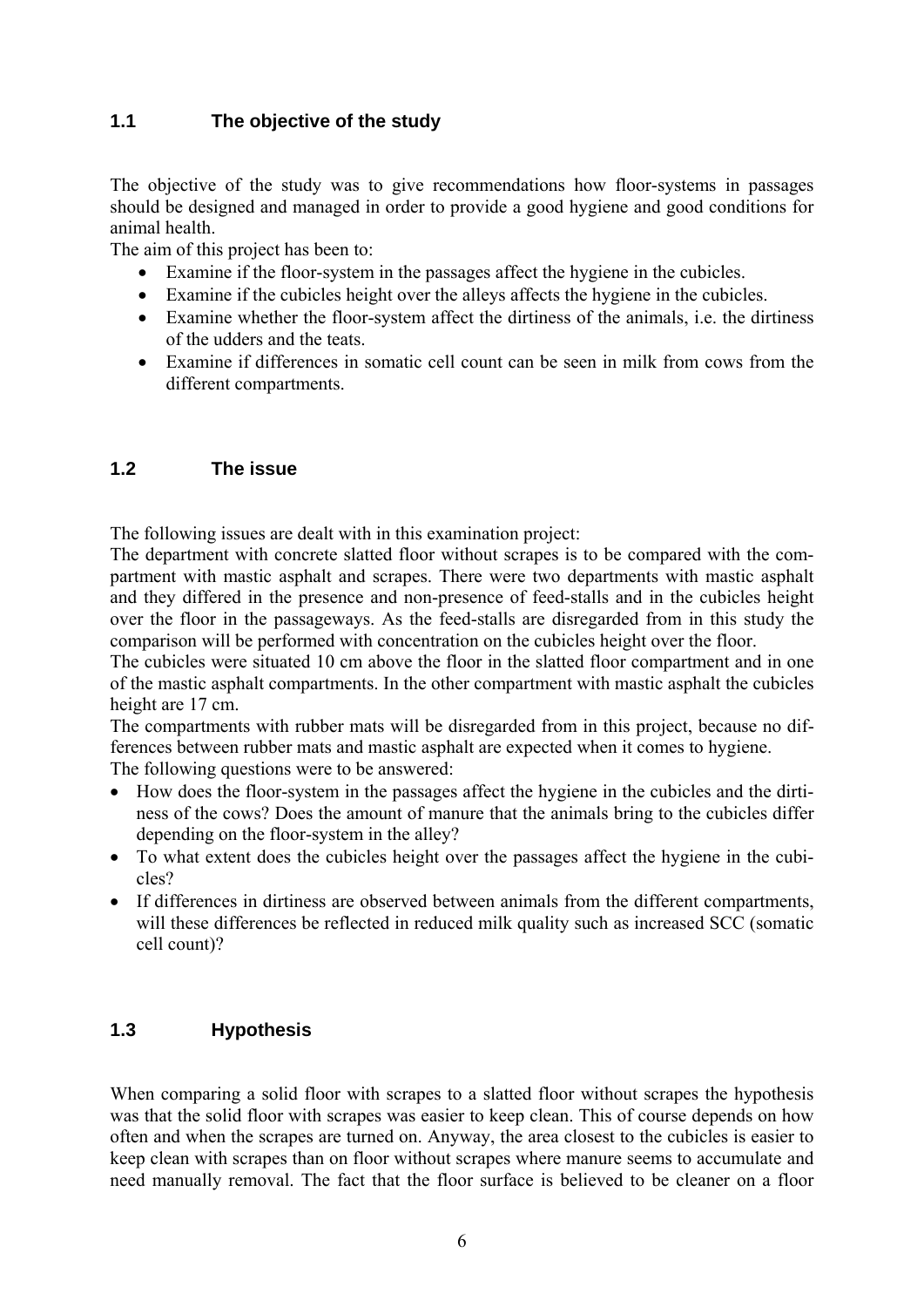with scrapes leads to the hypothesis that the cubicle lying surface also should be cleaner when the floor has scrapes. In this study this will be indicated by a lower amount of manure on the lying surface and also a lower amount of spores and bacteria. The cows will have cleaner udders and teats and the somatic cell count from these cows will be lower.

The other question in this study was how the cubicles height over the floor affected the hygiene on the lying surface and on the animals. To get an answer to this the two compartments with mastic asphalt was compared. One compartment has cubicles that were situated twice as high over the floor surface as the other one. The hypothesis for this was that the results will show that the high elevated cubicles had a better hygiene in form of low manure content and fewer spores/bacteria and that the cows in this compartment will be cleaner. The somatic cell count should also be lower in this compartment.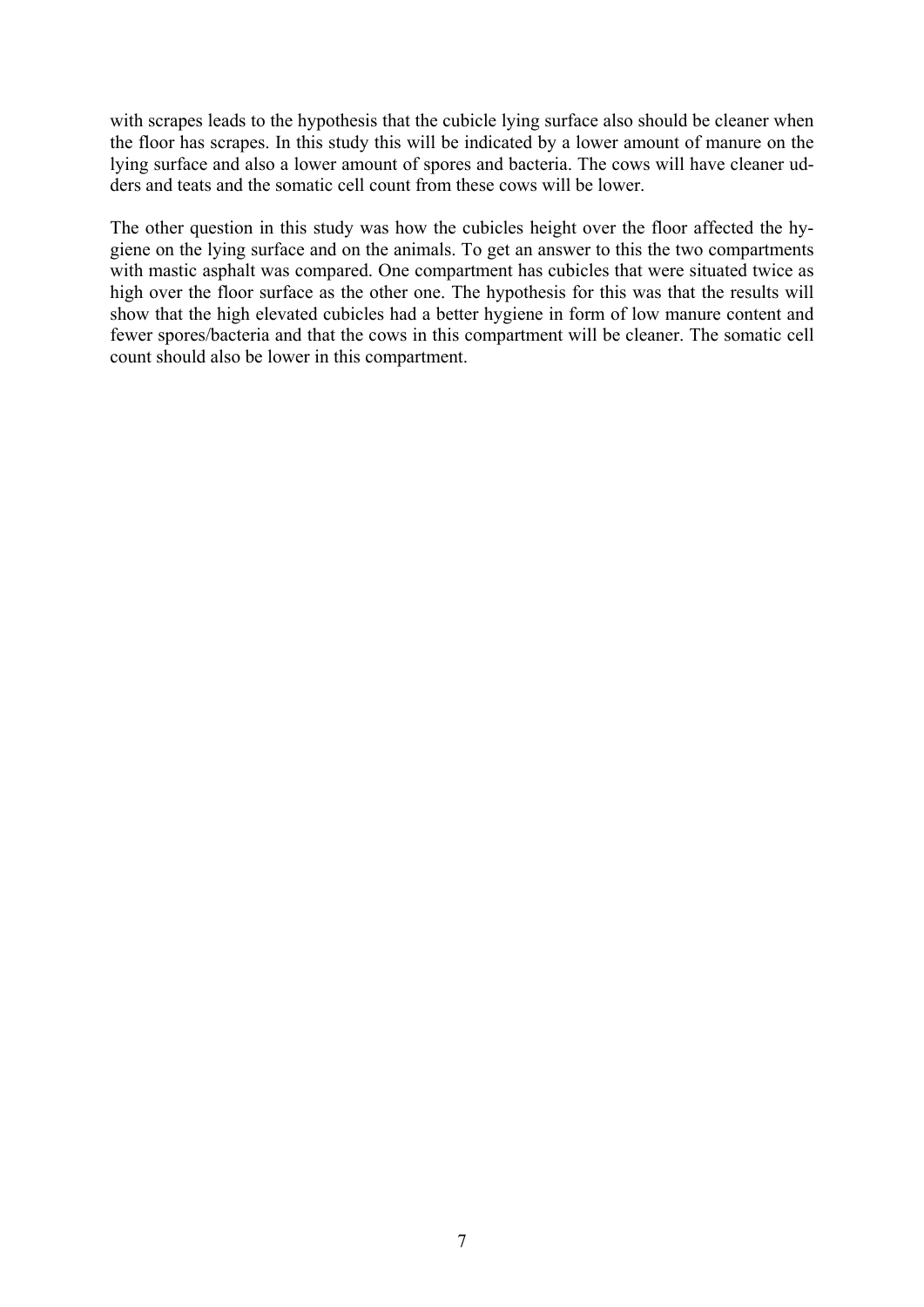## **2 REVIEW**

## **2.1 Technical development of floor systems**

### **2.1.1 Solid floors**

Development of solid floors in cubicle cowsheds was one of the first steps to reduce the emission of ammonia. Draining floors, especially slatted floors with manure storage below the floor has proven to result in large emission of ammonia. The development of solid floors has preferentially taken place in the Netherlands.

A number of alternatives of solid floors has been produced and tested in order to reduce the slipperiness, to maintain a clean and dry surface, to improve the durability and to avoid far too hard materials. In the Netherlands a leaning floor with 30 mm deep and 35 mm wide grooves was developed partly for increased drainage and partly to reduce the slipperiness (Swiersta et al., 1997). The floor was scraped every second hour with a scrape. These floors reduced the emission of ammonia with 46 % compared to traditional slatted floors.

To scrape the floors more frequently has also proved to result in cleaner floors. A floor with a plane surface without liquid drainage was scraped every 15 minutes compared to every second hour and the ammonia emission decreased with 5 %. The explanation to this rather slight effect was that the scrapes spread the urine over a greater surface. Placing frequent urine drainages can reduce these problems (Braam & Swiersta, 1997).

To flush the floor with liquid is another way to reduce the emission of ammonia and to keep the floors clean (Irps, 1995). (Braam & Swiersta, 1997) used 6 litres per cow and day, which resulted in 65 % reduction of ammonia emission from the floor. There was no reporting whether the floor got cleaner or not.

Surface treatment of solid concrete floors can affect the floors qualities in many ways, for example reduce the aging, increase the friction and increase the drainage of urine (Swiersta et al., 1994). The aging in form of increased slipperiness is a known phenomenon. Experiments have been performed where a 6 mm epoxide coat was placed on the floor and this reduced the wearing of the surface.

The problems with aging when using mastic asphalt on concrete floors in passages are less when it comes to increased slipperiness. The mastic asphalt can however be slippery when it is dry and therefore scrapes on a mastic asphalt floor should be distanced a couple of millimetres from the surface (Herrmann, 1999).

To make patterns in the floor surfaces can make the floor less slippery and facilitate the urine drainage. One disadvantage with this is that urine and manure can remain in the patterns. In Sweden a floor has been produced that has patterns but at the same time has a slope against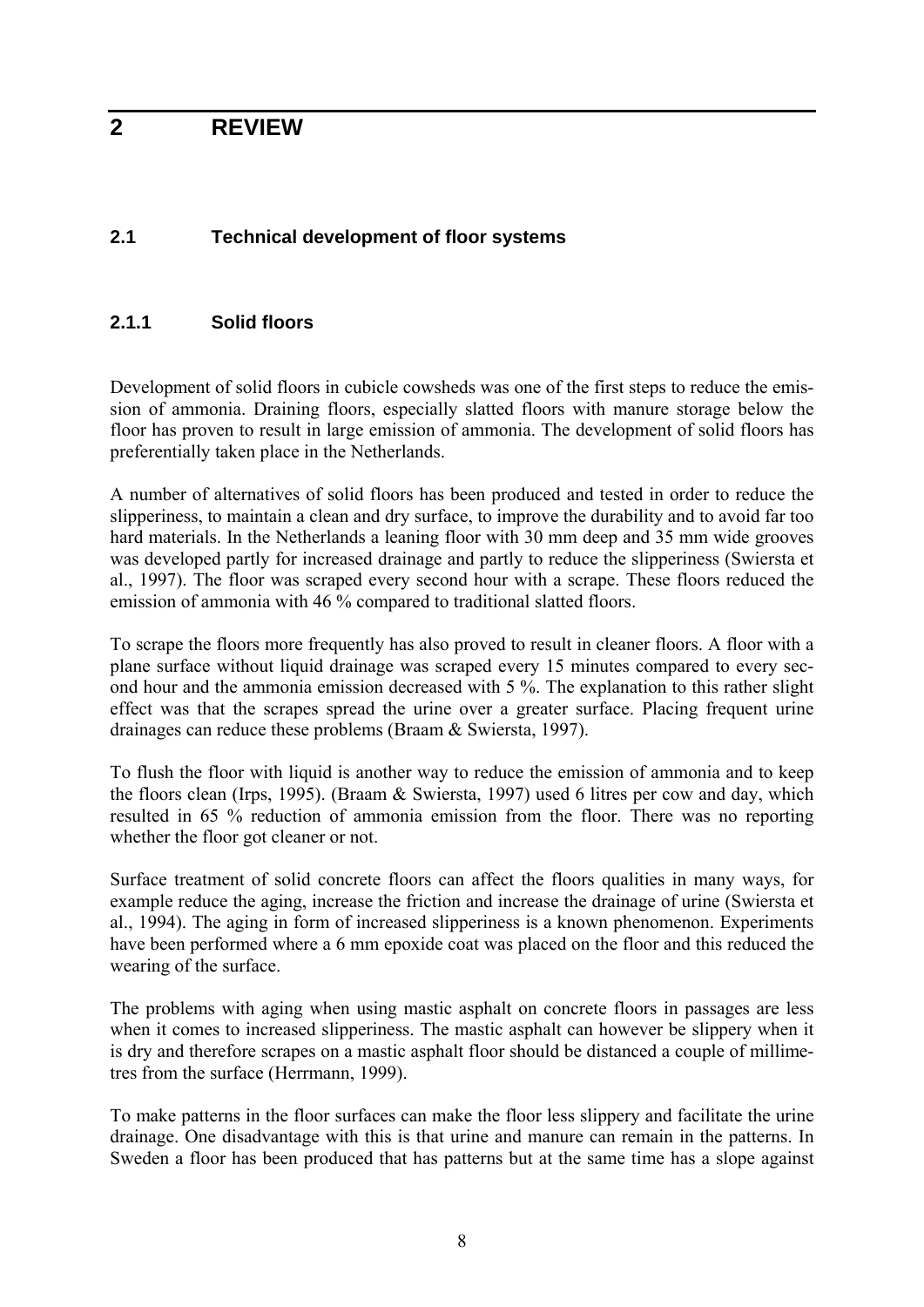the centre of the passageway (Karlsson, 1999). The floor was scraped once an hour and this leads to a dry and clean floor according to the owner.

## **2.1.2 Slatted floors**

The dimension of the slatted floor affects the draining capacity and the loading of the hoofs. The wider slats and the narrower slots the less load but the poorer draining capacity are obtained (Dämmerich, 1987).

To furnish the slatted floors with rubber covering has been developed to increase the well being for the cows. This is however rather expensive and the spread of this system is therefore limited.

Flushing of slatted floors has reduced ammonia emission by 35% reduction (Oosthoek et al., 1990) and also reduced the bacterial activity on the floor (Kroodsma, 1992).

Other floor materials such as plastic, wood or metal can be used instead of concrete but they may have an insufficient strength and durability or they are too slippery. Rubber covered slatted floors of steel or wood can on the other hand be suitable (Lundberg, 1999).

## **2.2 Floor-systems and hygiene**

The hygiene of the floor in the passages has a great impact on animal health problems as hoof and udder suffering as well as for the milk quality. The design of floor systems is therefore very important for a persistent and long-term profitable milk production. The floor is the structure in the cowshed that the animals are in closest contact with (Nilsson et al. 1992).

Characteristics of the floor that causes direct physical injuries are primary related to wearing of hoofs, hardness, slipperiness and the surface profile. Also the animal's behaviour can be affected (Metz & Wierenga, 1987). The quality to be focused on in this essay is the floor surfaces dirtying and dampness. Besides that the slipperiness increases, these factors affect the hygiene of the animals. This of course affects the hoofs but also the rest of the animal body including the udder and teats. Studies have been made to measure the dirtiness and the dampness on the floor surface. In on study a filtering paper was used to measure the dampness. In another study the dirtying was measured by collecting the excrement from a fixed area on the floor surface (Pfadler, 1981).

When it comes to hoof health, cows in cubicles have a poorer hoof health compared to animals in tie-stalls (Bergsten & Herlin, 1996). On the contrary, the udder health is better in cubicles and than in tie-stalls (Konggaard, 1980). How the floors in the passages affect the udder health has not been examined particularly. Ekman (1998) reports several studies that identify risk factors and preventing factors for management and housing of dairy cows with emphasis on udder health. These factors are quite general and include: good hygiene and a clean environment, dry bedding, clean udder and teats, clean passages and floors. Ekman studied Swed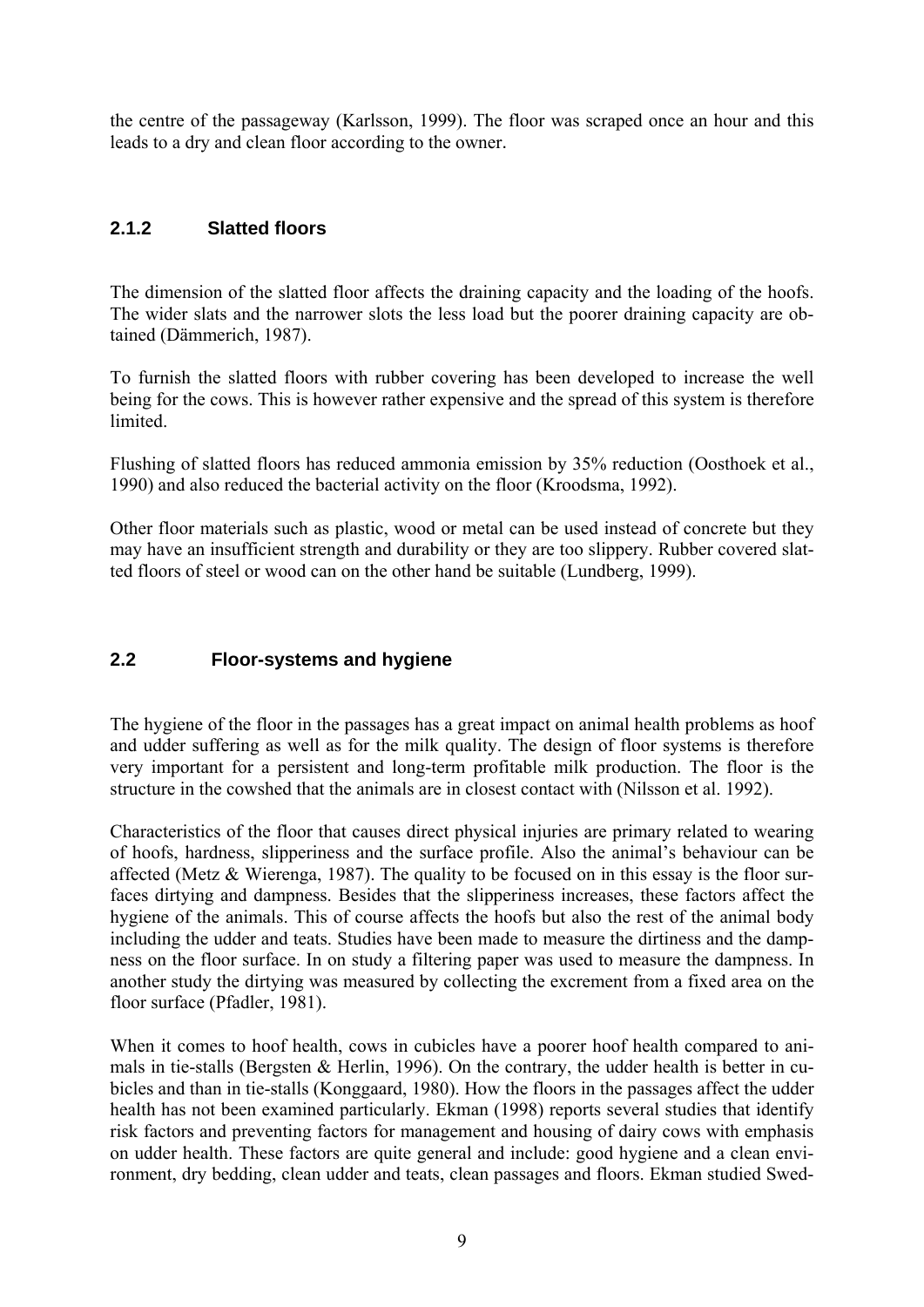ish dairy farms with low bulk milk somatic cell counts (LC) and farms with high cell counts (HC) for seven years. He studied environmental factors affecting udder health and found out that the LC farmers used significantly more bedding of better quality than the HC farmers. The LC farmers also used straw instead of sawdust to a higher extent. There was also a strong trend that the effectiveness of the urine system was better on LC than on HC farms. He also found out that herd size is a risk factor for elevated somatic cell counts. On the other hand, other studies have shown the opposite and Ekman questioned if it was the herd size *per se* that lead to higher cell counts or if it was the fact that the HC farmers had more cows than they could handle. Ekman concluded "the structure and the condition of the stall surface is of great importance for cow comfort, for her ability to rise without treading on her teats, and for providing a clean and reasonably soft lying place".

Rosbacke (2003) examined the cleanliness of two different slatted floors in cubicles for dairy cows. She compared a conventional (125/40-mm) slatted floor to a modified (100/30-mm) slatted floor. The cleanliness was studied by collecting and weighing the manure on the top of the slats in six 60 x 80-cm test squares in each compartment. The results showed that the modified floor is as clean as the conventional one, and even cleaner at the edges of the alley.

### **2.3 Mastitis**

According to Zdanowicz (1999) mastitis is one of the most complex and costly diseases of dairy cows. The disease has an enormous economic impact for a producer due to lowered milk yield, reduced milk quality and poor animal health.

According to Bergsten et al. (1997) the most common cause of mastitis is a bacterial infection via the teat canal. The somatic cell count increase as a defence against this infection and the composition of the milk changes and this leads to a deterioration of the milk quality. Even a sub clinical mastitis results in increased somatic cell count. However, there are other things that affect the cell count i.e. lactation number, production levels, stage of lactation and breed. The hygiene in the cubicles is one of many management factors that affect the risk of infection. Environmental conditions will affect the rate and magnitude of bacterial growth in the cow's surroundings. Exposure to manure in cow housing areas can influence the rate of clinical mastitis (Schreiner & Ruegg, 2003). The most obvious source of environmental infections is the bedding because the udders come into direct contact with bacterial populations in the bedding (Zdanowicz, 1999).

Studies have shown that there is a relationship between udder and leg hygiene and subclinical mastitis. Schreiner and Ruegg (2003) studied 1250 lactating dairy cows from eight commercial dairy farms. Udder and leg hygiene scores was recorded and compared to bacteriological cultures of milk samples and monthly individual SCC values. Udder hygiene scores were significantly associated with leg hygiene scores and linear somatic cell scores increased as udder hygiene scores increased. Further, animals with udders considered as dirty were 1,5 times more likely to have major pathogens isolated from milk samples compared to animals with udders characterized as clean.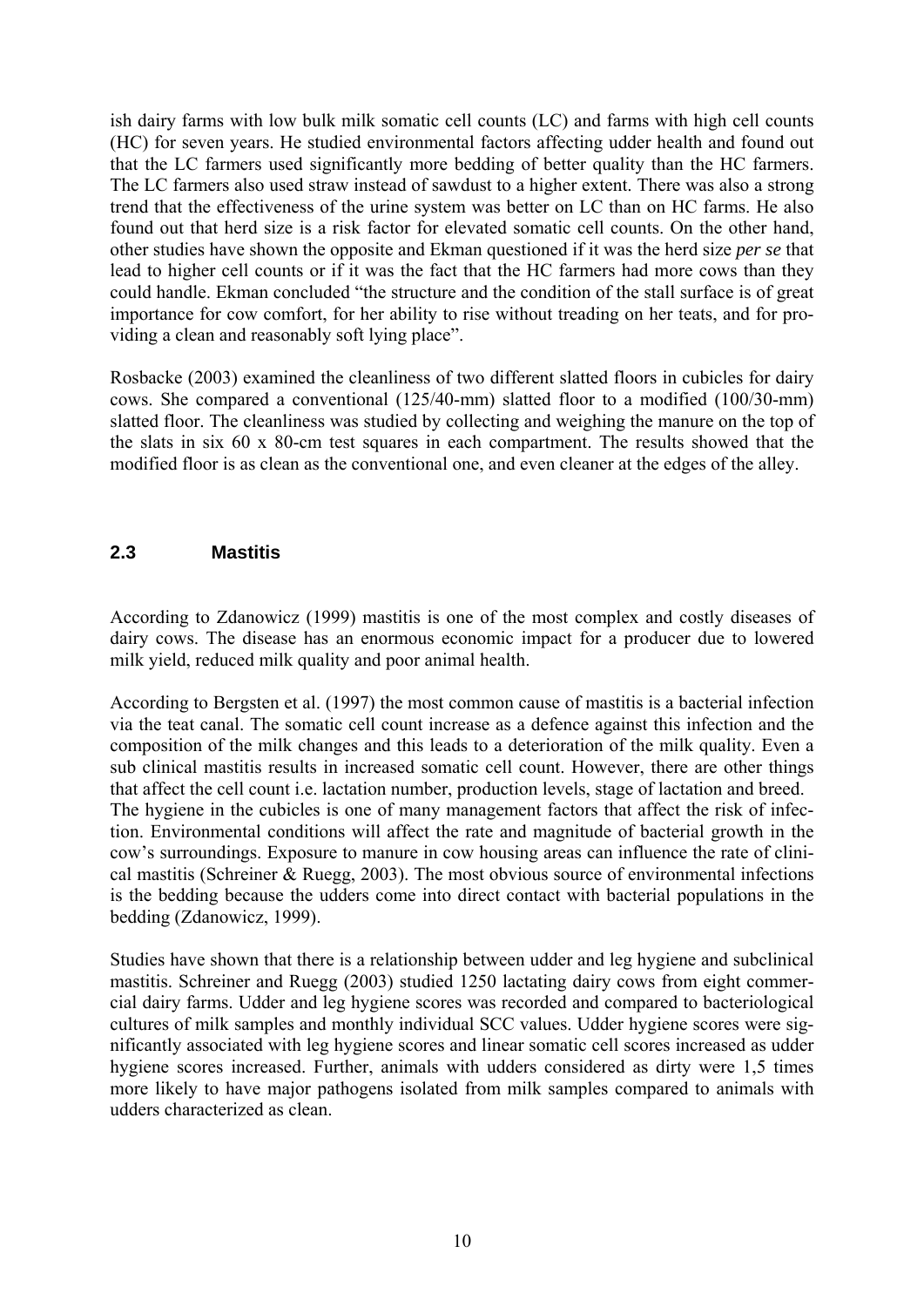Other studies on herd-basis have shown that the environment and the cows themselves were cleaner for herds that produced milk with lower SCC values compared with herds with higher bulk tank SCC values (Barkema et al., 1998).

## **2.4 Bacteria and spores from bacteria**

*Clostridia* are gram-negative rod-shaped bacteria. They are obligate anaerobic organisms and there are motile and non-motile forms. They are commonly found in soil, sewage, marine sediment, decaying vegetation, animal and plant products and in the intestinal tract of insects, man and other vertebrates (Jonsson 1989). *Clostridia* form endospores within their cells. Endospores are differentiated cells that are very resistant to heat and cannot be easily destroyed (Madigan et al., 2000).

Spores from *Clostridia* in the milk affect the ability to produce certain kinds of cheese. These bacteria can multiply in silage and are commonly called winter spores. They are transferred as spores to the teats via contaminations and are then further transferred to the teat canal and to the milk (Bergsten, 1997).

*Clostridia* spores were used to compare hygiene for cows kept in cubicles or tie-stalls (Herlin & Christiansson, 1993). Milk from cows kept in cubicles contained 6-10 times more spores the in the milk from cows kept in tie-stalls thus suggesting differences in bedding management of stalls/cubicles.

*Bacillus cereus* is a gram positive, facultative, aerobe bacterium and they form endospores just like *Clostrida* (Kolstrup et al., 1999). *Bacillus cereus* is found in soil and are a major problem in summer for grazing cows when spores in the soil contaminates the teats and eventually ends up in the milk. High content of spores in milk has also been established during the indoor period. *Bacillus cereus* is the factor that limits the keeping qualities in milk.

Coliform bacteria are rod shaped, gram-negative bacteria that exists in water, feed, contaminated bedding etc. One example of a coliform bacterium is *Escherichia coli*. It is widely represented in manure and causes acute, clinical mastitis often around calving. *Klebsiella pneumonia* is another coliform bacterium.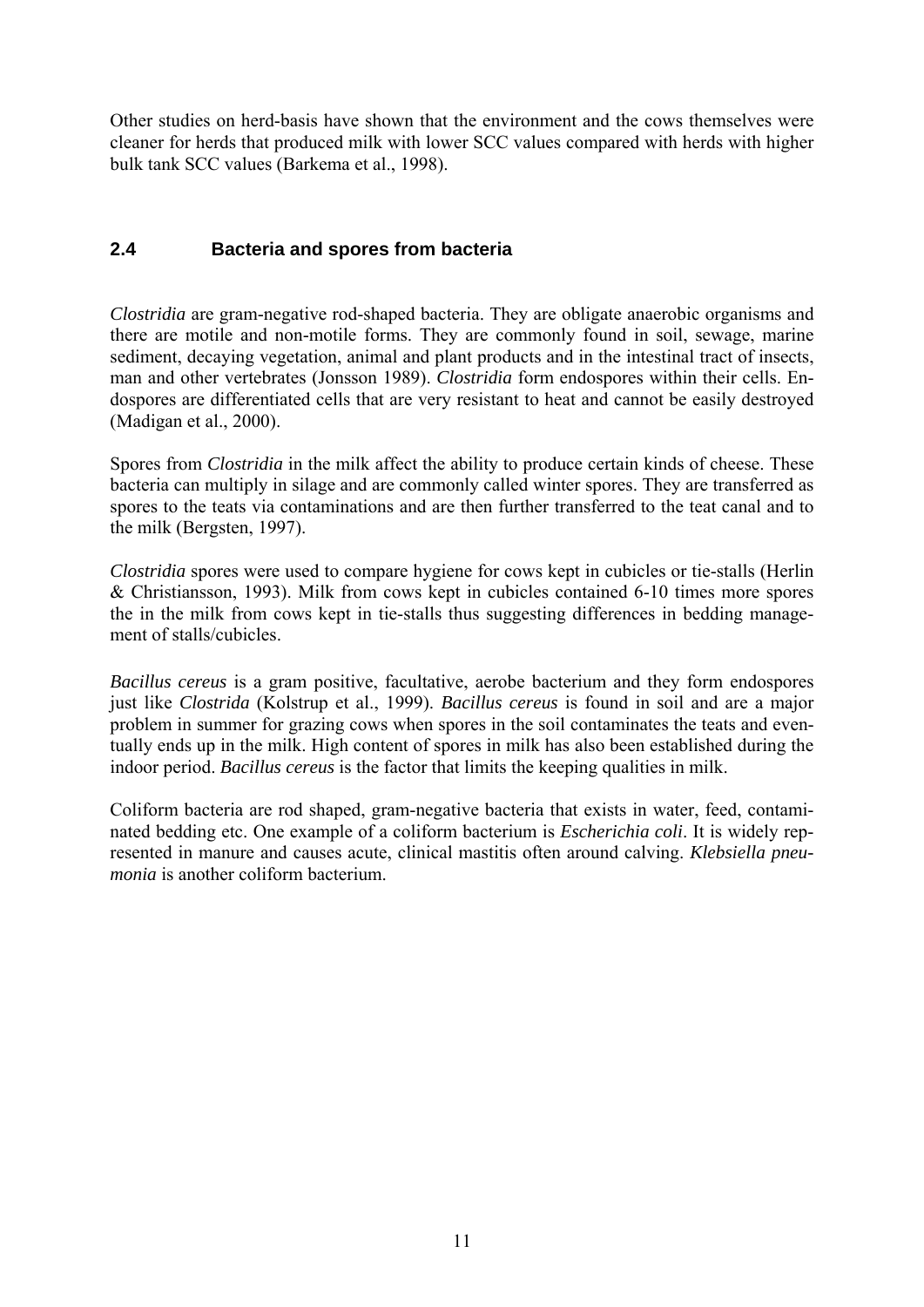## **3 MATERIALS AND METHODS**

## **3.1 Experimental design**

### **3.1.1 Housing and indoor equipment**

The experiments have been performed in the cubicle cowshed at the animal experimental station of the Swedish University of Agricultural Sciences at Alnarp in southern Sweden. The cubicle cowshed is a part of a larger building complex. The cowshed is a heat-isolated building with self-supporting roof trusses and structural concrete element walls. The ventilation is temperature controlled mechanical negative pressure ventilation.

The cubicle cowshed has in total 206 cubicles. The reconstructed part accommodates 80 cows and is divided into four compartments. There is also a control group with 20 cubicles and concrete slatted floor in the passages (see fig. 1). The width of the slats is 125 mm and slots width are 40 mm.

The four compartments in the reconstructed part have the same layout with the exception of with and without feed-stalls and different floor systems. Earlier there were passages with and without scrapes on slatted concrete floor, with and without feed-stalls, respectively. Today there are passages with mastic asphalt and rubber mats with scrapes. The two opposite test groups closest to the control group have mastic asphalt in the passages but only one have feed-stalls. There is also a difference in the cubicles height over the passages between those two compartments. The one with feed-stalls have ca 10 cm high cubicles and the other one have ca 20 cm high cubicles. The cubicles height in the slatted compartment is ca 10 cm.

Every compartment has in total 21cubicles with the size of 1250 x 2400 mm. The cubicle floor is covered with 30 mm thick polymeric mats (DeLaval Cow Mat CM30L). The passages between the cubicle rows are 16 m long per compartment and 2.2 m wide. There is one computerised feed station for concentrates in each compartment.

The scrapes in the two mastic asphalt compartments turned on 11 times daily. New sawdust is provided to the cubicles twice a week and the approximate amount is  $3.5 - 7$  kg per cubicle per week. The cubicles are cleaned twice daily and sawdust that has accumulated in the front of the cubicles is mowed backwards in the cubicles.

Previous studies at the experimental station have been performed on the amount of manure in the passageways on mastic asphalt and slatted floor respectively. The results from these studies show that the average amount of manure is  $0.8 \text{ kg}$  manure per  $m<sup>2</sup>$  on mastic asphalt and the same value for the slatted floor is approximately 50 % higher. The studies also show that the amount of manure in the area closets to the cubicles is higher than the amount of manure in the middle of the passageways.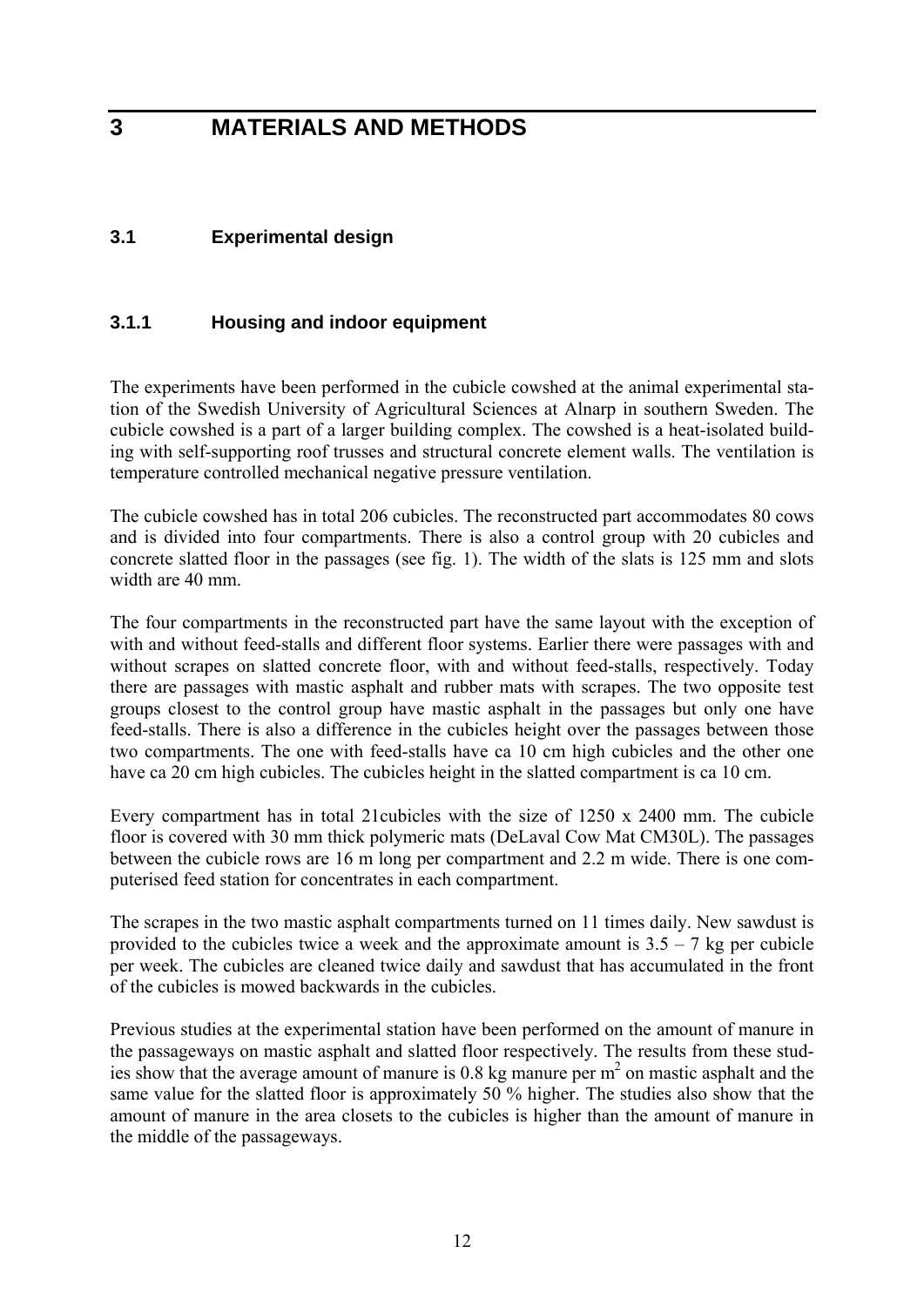| To milking parlour 1                                         |                               |
|--------------------------------------------------------------|-------------------------------|
|                                                              |                               |
| <b>Mastic asphalt</b><br><b>Rubber mats</b>                  | <b>Slatted concrete floor</b> |
| <b>Feeding table</b>                                         |                               |
| <b>TELEVision Feed stalls (COLLECTED FOR EXPERIENCE</b><br>. |                               |
|                                                              |                               |
| <b>Mastic ashalt</b><br><b>Rubber mats</b>                   |                               |

*Figure 1. The figure shows the cubicle cowshed layout (Michael Ventorp).* 

## **3.1.2 Animals**

The entire herd is of Swedish Holstein breed. The total number of cows was 180 with a milk yield of 9500 kg ECM (energy corrected milk). The bulk milk somatic cell count for 2003/2004 was 195 000 /ml. The system for calving is an all year around calving season system. The feed given to the cows is concentrate, mixed ration of silage and maize and some hay.

There were in total 60 cows included in this study. 40 cows in the two different mastic asphalt compartments and 20 cows in the slatted floor compartment. A division of cows in different lactations is made between the different groups, so that the number of cows in each lactation is the same in each group, i.e. the cows are divided in rotating groups after calving with respect to lactation. The cows are in average at the same time point after calving in each group. The number of cows in the first lactation in each group were approximately 10.

## **3.2 Cubicle floor manure contamination**

Analysis of ash content in a sample with manure and sawdust can be used to measure the amount of manure in that sample. This can be done just because manure contains ash but the ash content in sawdust is zero or close to zero.

The samples were collected during a two weeks period in March. Samples from nine cubicles from the three different compartments were collected at three occasions. A total number of 81 samples were analyzed. Collection of the samples was done just before new bedding was provided in the cubicles. New bedding was provided two days a week in each compartment.

A frame with the size of 600 mm x 600 mm was placed 200 mm from the rear edge of the cubicle and the bedding material from inside this frame was collected. The size of the frames was adjusted to the udders contact surface on the rubber carpet. The amount collected from inside the frame varied from approximately 50 g to a couple of hundred grams. The samples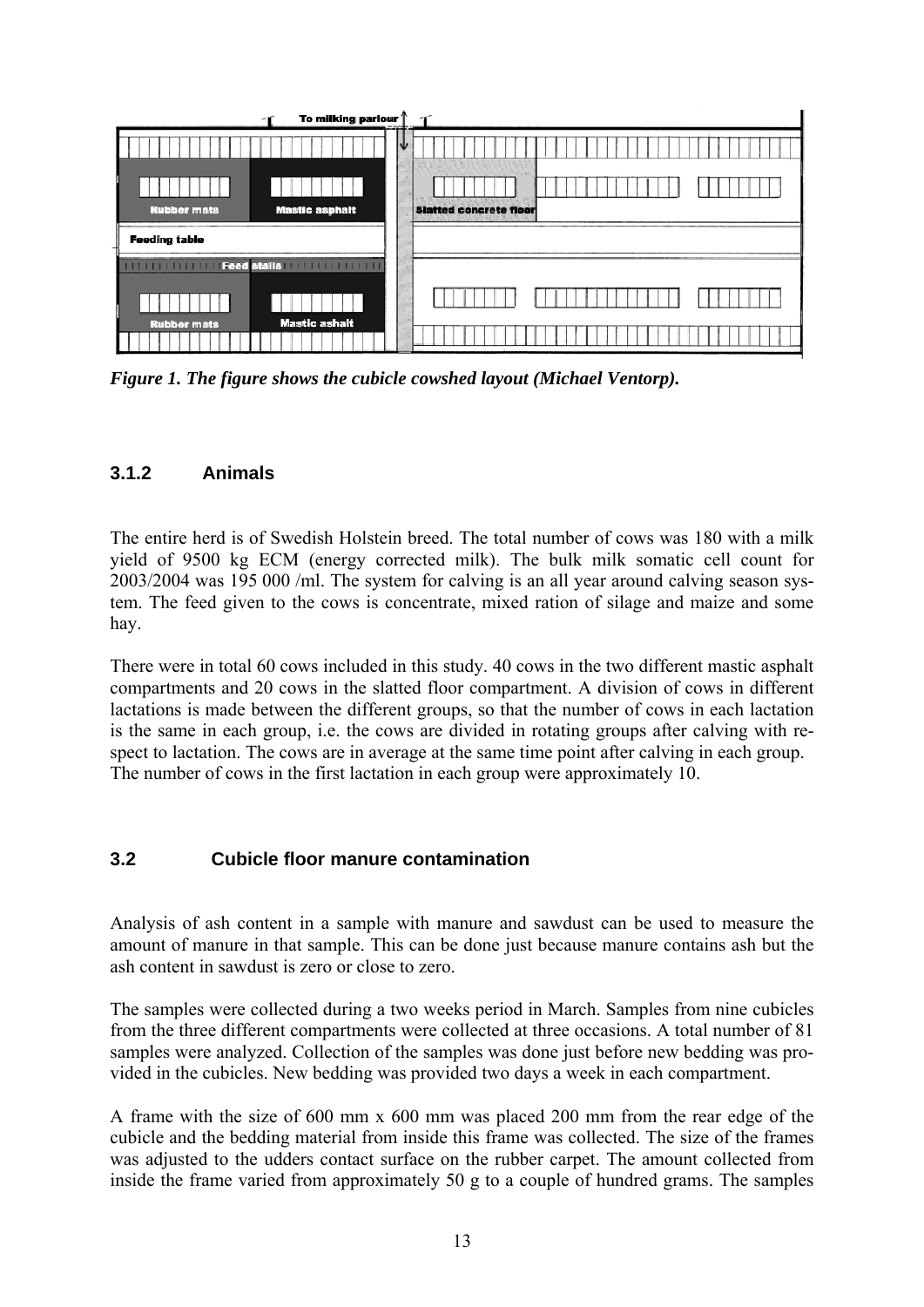were let to dry in a drying cupboard at 100 degree Celsius for approximately eight hours. The samples were weighed before and after drying to get the dry matter content. The material was ground by the National Veterinary Institute in Uppsala, using a falling number grinder from the manufacturer Kamas. The size of the sieve was 1 mm.

Two g of each milled sample was put in an oven at 650 degree Celsius in 15 min. The ash content in pure manure and pure sawdust was also measured in order to do the calculations.

Ash content in manure  $= 0.17$ Ash content in sawdust  $= 0$ 

The amount of manure in each sample was then calculated as follows:

 $(X - 0.17) / (0 - 0.17) \times 100 = Y$ 

 $Z = 100 - Y$ 

Amount of manure in gram = DM x Z

 $X =$ ash content in sample  $Y =$  percent sawdust in sample  $Z =$  percent manure in sample  $DM =$  dry matter content

The amount of manure in gram was the most interesting parameter since amount manure in percent has to do with how much new sawdust is added.

## **3.3 Analysis of spores from** *Clostridium tyrobutyricum*

Bacterial analysis of material from the cubicles is a way to measure the contamination of manure in the bedding material. Spores can be used as a measurement instead of living bacteria since they are present in a smaller number then living bacteria.

The samples were collected during a two weeks period in March. Samples from nine cubicles from the three different compartments were collected at three occasions. A total number of 81 samples were collected. Collection of the samples was done just before new bedding was provided in the cubicles. New bedding is provided two days a week in each compartment.

25 g of the samples and 225 ml 0.3% peptone water was homogenized in a Stomacher in 60s. By heat-treatment of the mixture in 10 min at 80°C the vegetative bacteria were killed but the spores survived and got activated. After the heat-treatment the mixture was let to cold down to  $10-15$ °C.

A dilution series down to log –6 was performed in 9ml peptone water tubes (0.85% NaCl and 0.1% peptone) in 10-steps. 0.1 ml from each dilution was spread on RCM-plates with and without D-cycloserine. Addition of 2 ppm D-cycloserine makes the substrate more selective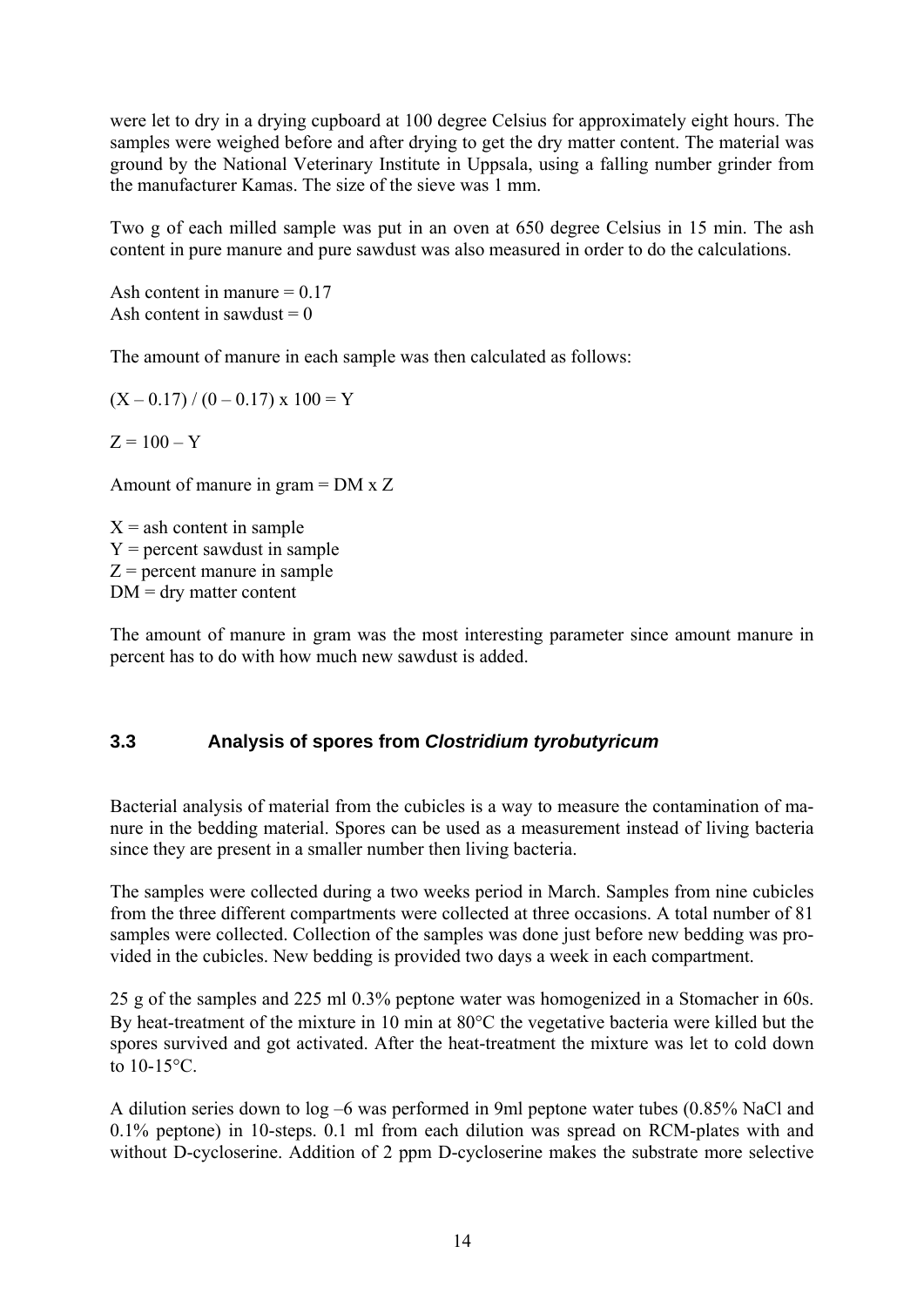by inhibiting growth of facultative anaerobe Bacillus species. The plates were incubated upside-down in anaerobic clock at 37°C in 2 days.

## **3.4 Analysis of spores from** *Bacillus cereus*

The samples were collected during a two weeks period in March. Samples from nine cubicles from the three different compartments were collected at three occasions. A total number of 81 samples were collected. Collection of the samples was done just before new bedding was provided in the cubicles. New bedding is provided two days a week in each compartment.

25 g of the samples and 225 ml 0.3% peptone water was homogenized in a Stomacher in 60s. By heat-treatment of the mixture in 10 min at 72°C the vegetative bacteria were killed but the spores survived and got activated. After the heat-treatment the mixture was let to cold down to  $10^{\circ}$ C.

A dilution series down to log –3 was performed in 9ml peptone water tubes (0.85% NaCl and 0.1% peptone) in 10-steps. 0.1 ml from each dilution was spread on blood agar plates. The plates were incubated upside-down at 30°C in 24 hours.

## **3.5 Analysis of coliform bacteria**

The samples were collected during a two weeks period in March. Samples from five cubicles from the three different compartments were collected at three occasions. A total number of 45 samples were collected.

Samples were collected 8 hours after new bedding were provided in the cubicles. This was done to minimize the time the bacteria will have for replication. The number of coliform bacteria tends to escalate very rapidly with time. Eight hours after cleaning the bacteria are still in a growth phase and have not yet reached the maximum of growth. The dry matter content in the material was so low that the water activity did not limit the growth of the bacteria. Because of the fact that the samples were collected during a short period of time, approximately two weeks, can no long time effects be expected.

Samples of 25 g of and 225 ml 0.3% peptone water was homogenized in a Stomacher in 60s. A dilution series down to log –5 was performed in 9ml peptone water tubes (0.85% NaCl and 0.1% peptone) in 10-steps. 1 ml was put on a plate and was cast in VRA-agar. The plates were incubated at 30°C in 24 hours and the number of colonies was calculated.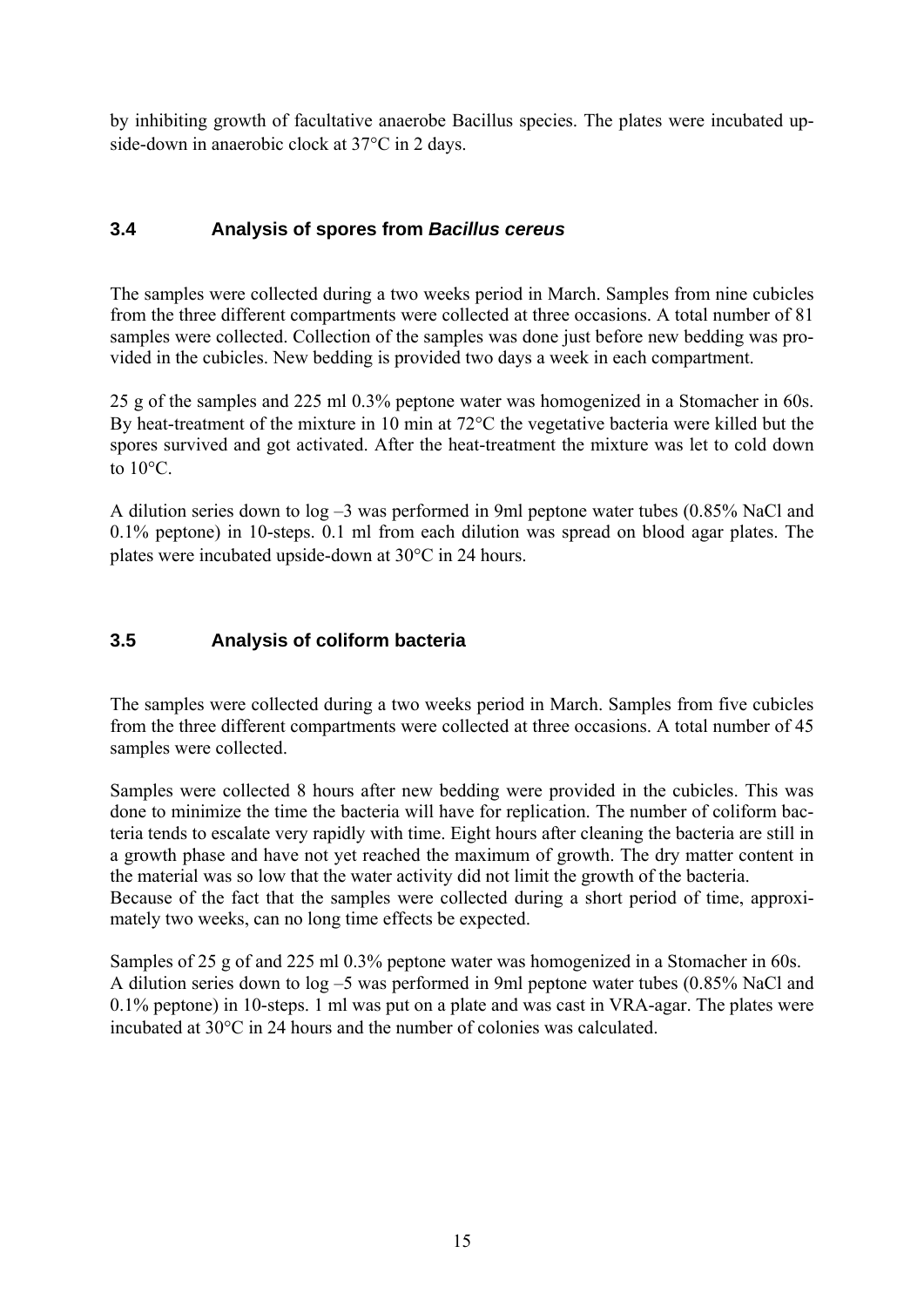### **3.6 Dirtiness scoring of udders and teats**

The dirtiness of udder and teats was examined in connection with morning milking at three occasions for each compartment. Twenty cows in each compartment were examined so a total of 180 examinations were done on udders and teats respectively.

The dirtiness of the udders and teats was estimated visually and were given scores between 0 and 100 % on a continuous scale, where 0 % stands for completely free of dirt and 100 % stands for completely covered with dirt. The lower part of the udder and the teats and teat tips were examined separately. The method used is a modification of a previously accomplished method (Almér, 1996.).

## **3.7 Analysis of somatic cell counts**

Twenty cows in each of the three compartments were compared with the emphasis on their somatic cell count from milk samples collected twice a month from September 2003 to April 2004.

Twice a month individual cow SCC data were assembled and geometric mean values for each group were calculated. Geometric mean values were used instead of normal mean values in order to smooth out the extreme differences in somatic cell count that for example comes with mastitis.

### **3.8 Statistical methods**

The statistical program that was used in this project was from Minitab Inc. The method used was a general linear model and the model used is as follows:

 $y_{ijk} = \mu + \alpha_i + \beta_i + e_{ijk}$ 

Where y is the dependent variable, for example manure µ is the overall mean α is type of floor β is cubicle curb height (high and low) e is error/variation at random

No interaction between the variables was noticed in the analysis.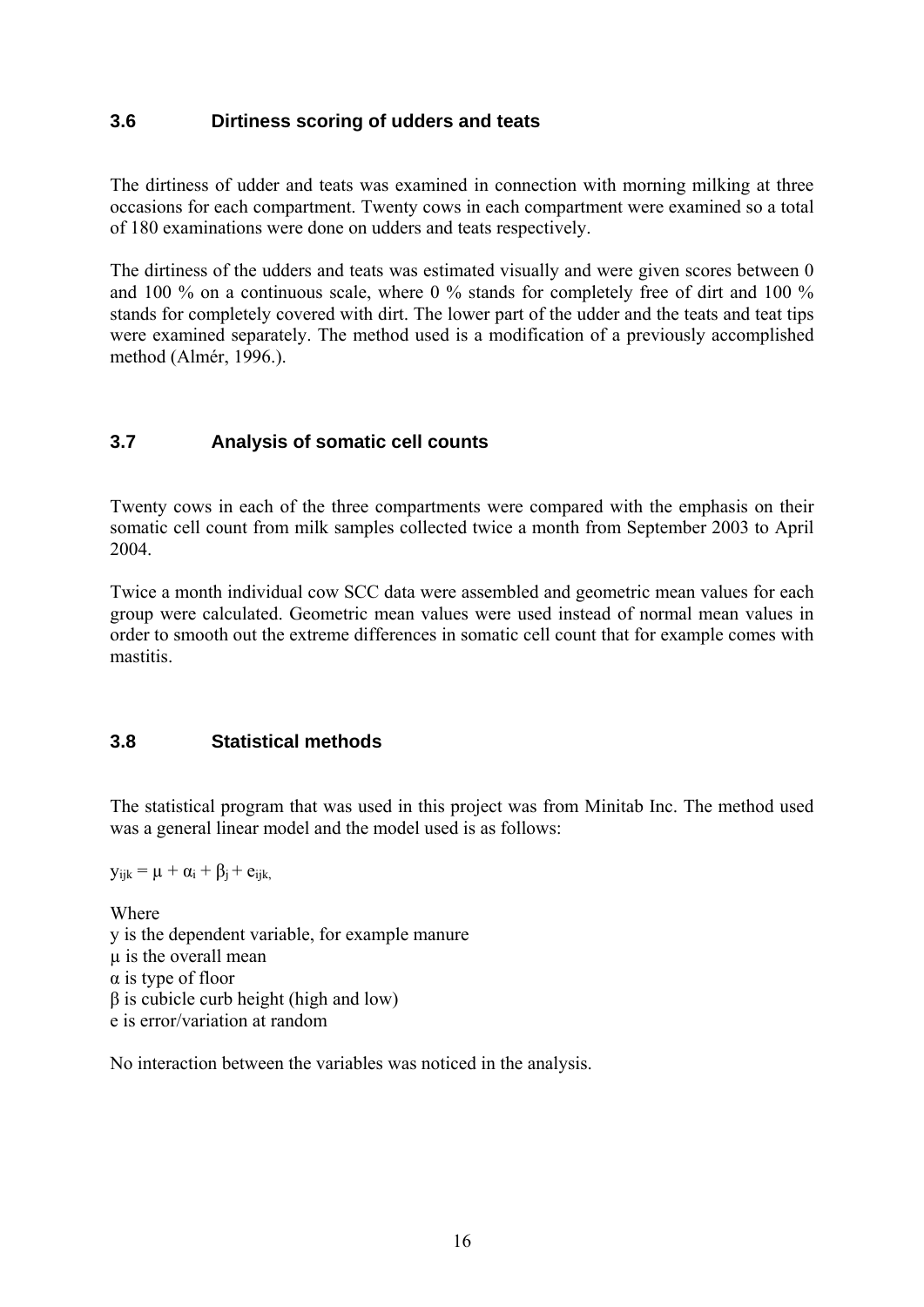## **4 RESULTS AND DISCUSSION**

### **4.1 Cubicle floor manure contamination**

The results from the ash content analysis showed that the mastic asphalt compartment with high cubicles had the lowest content of manure on the lying surface (see table 1). The mean value of manure on these cubicles was 18.5 g while the highest amount of manure was found on the cubicles in the slatted floor compartment with 34.9 g. The manure content in percent has to do with how much new bedding material was provided in each cubicle and are therefore somewhat misleading to consider since this amount varies.

These results were according to the stated hypothesis expected and are very satisfying. However, one could have expected a greater difference between the low mastic asphalt compartment and the slatted floor compartment. Since the cubicles in these compartments had the same height over the floor one could believe that this is a quite important factor for the hygiene in the cubicles.

Although these results seem reliable one has to take into consideration that some management factors may affect the results. There are different labours that have varying procedure when it comes to clean the cubicles and to provide new bedding material.

The probability values for factor cubicle curb height show statistical significance, which means that there is a high probability that the model used is correct (see table 1). The p-values for the factor floor type on the other hand show no statistical significance but yet a tendency for manure in percentage.

*Table 1. The dry-matter content in percent of the samples from the different compartments. It also shows the ash content in percent and the proportions of bedding material and manure in the different samples. From these values manure content in gram has been calculated. Probability values for manure in percent and for manure in gram at factor floor type and at factor curb height is presented.* 

|                     | Mastic As-<br>phalt (Low) | Mastic As-<br>phalt (High) | Slatted floor<br>(Low) | Prob.<br>value at<br>factor<br>floor<br>type | Prob.<br>value at<br>factor<br>curb<br>height |
|---------------------|---------------------------|----------------------------|------------------------|----------------------------------------------|-----------------------------------------------|
| $DM$ -content, $\%$ | $38.0 \pm 10.0$           | $50.0 \pm 8.6$             | $42.0 \pm 9.9$         |                                              |                                               |
| Ash content $(\% )$ | $13.8 \pm 3.2$            | $6.0 \pm 1.5$              | $14.3 \pm 5.6$         |                                              |                                               |
| Bedding material, % | $18.8 \pm 19.0$           | $63.4 \pm 8.6$             | $15.9 \pm 33.2$        |                                              |                                               |
| Manure, %           | $81.2 \pm 19.0$           | $36.6 \pm 8.6$             | $84.1 \pm 33.2$        | 0.044                                        | 0.000                                         |
| Manure, g           | $30.9 \pm 7.3$            | $18.5 \pm 4.3$             | $34.9 \pm 13.8$        | 0.373                                        | 0.009                                         |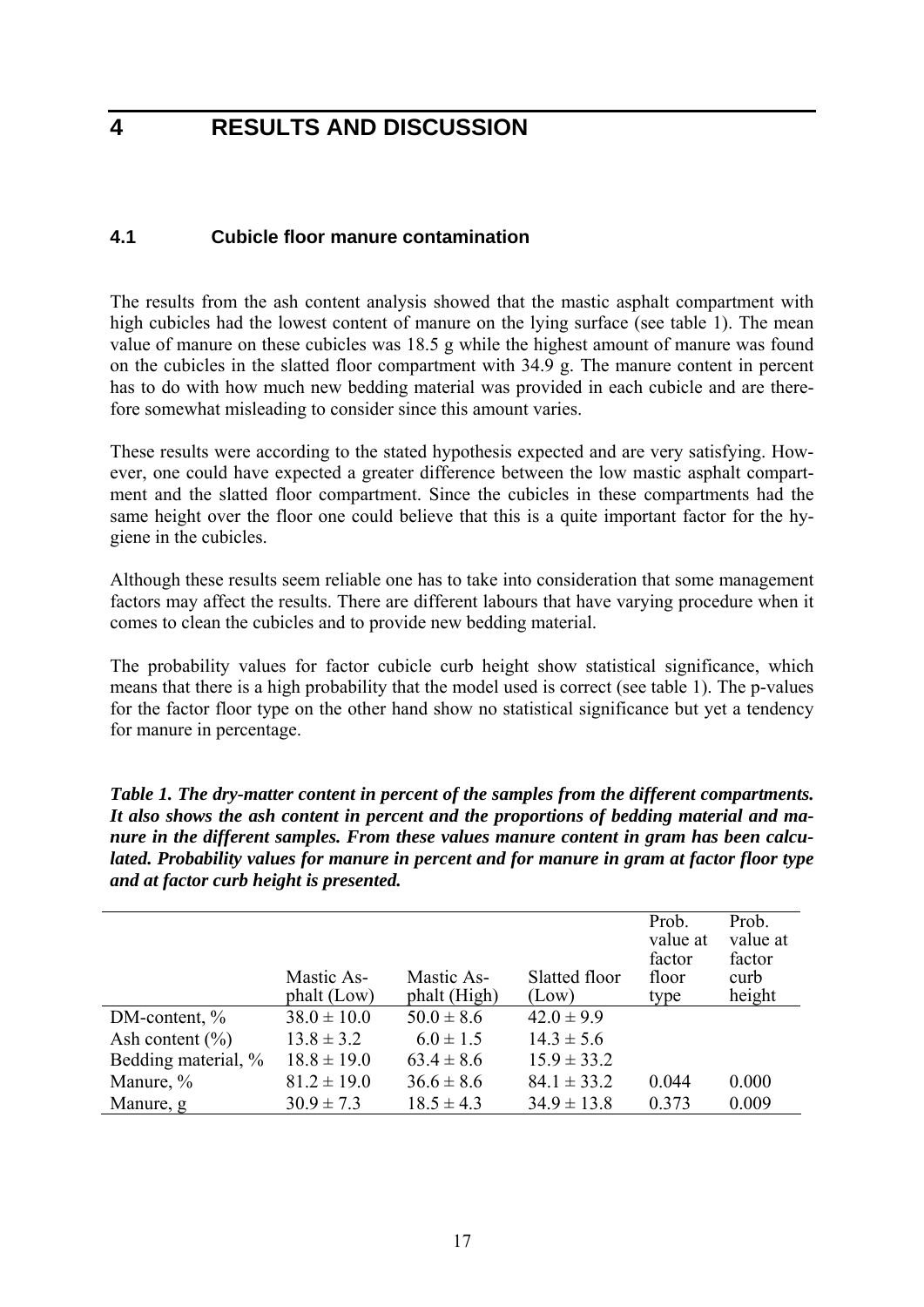

*Figure 2. The results from the cubicle floor manure contamination.The manure contamination in the two compartments with asphalt can here be wieved in relation to the manure contamination in the slatted floor compartment here presented as a referens of 100.* 

### **4.2 Spores from** *Clostridia* **and** *Bacillus*

The analysis of spores from *Clostridia* and *Bacillus cereus* provided no applicable results. The agar plate surfaces showed no signs of spores or bacteria. Spores from *Clostridia* were expected and some colonies should be visible. The reason for this was probably some error in the performance of the experiment. The procedure was quite complicated and the material used could have been better.

#### **4.3 Coliform bacteria**

The results from this bacteriological experiment show that the cubicles in the mastic asphalt "low" compartment had the highest number of coliform bacteria (see fig 3). The exact number of colony forming units is however quite uninteresting but the results show that the "low" compartment had more than twice as many bacteria as the "high" compartment (see table 2). Here the results differ from the results from the ash content analysis where the slatted compartment had the most dirty cubicle surfaces. The most interesting thing is however that the results are pointing out that the mastic asphalt compartment with high cubicles seems to be the one with the best hygiene.

The p-values show statistical significance for factor cubicle curb height but non for factor floor type (see table 2). This means that cubicle curb height seem to have something to do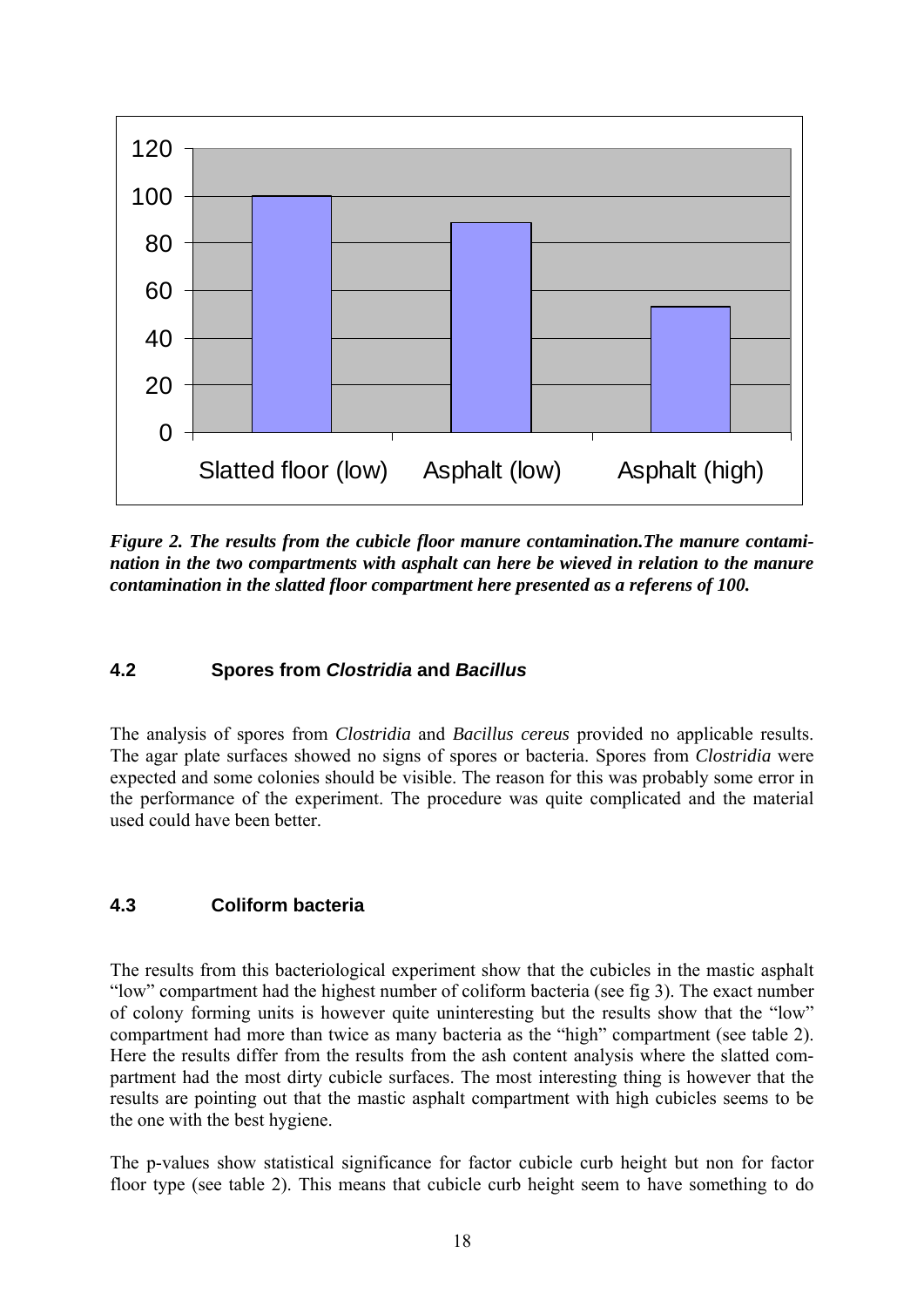with the dirtying on the cubicles in form of coliform bacteria. It also point out that a larger sample selection can make the results more reliable.

*Table 2. The logarithmic values of colony forming units (CFU) per gram sample from each compartment respectively and p-values from the statistical analysis* 

|              | Mastic As-<br>phalt (Low) | Mastic as-<br>phalt (High) | Slatted floor<br>(Low) | Prob. value<br>at factor<br>floor type | Prob. value<br>at factor<br>cubicle curb<br>height |
|--------------|---------------------------|----------------------------|------------------------|----------------------------------------|----------------------------------------------------|
| CFU per gram |                           |                            |                        |                                        |                                                    |
| sample       | $5.43 \pm 0.54$           | $5.07 \pm 0.48$            | $5.25 \pm 0.53$        | 0 3 2 9                                | 0.057                                              |



*Figure 3. The results from the coliform bacteria analysis. The amount of bacteria in the two compartments with asphalt can here be wieved in relation to the amount of bacteria in the slatted floor compartment here presented as a referens of 100.* 

### **4.4 Dirtiness scoring of udders and teats**

The udder and teat hygiene examination is a matter of individual judgement so the actual marks are not the interesting thing here as are the relativity between the marks from the three compartments. However, the cows in the mastic asphalt "high" compartment seemed to have the cleanest udder and teats (see table 3). The cows in the mastic asphalt "low" compartment had the most dirty udder and teats. These results, as the others, depends on how careful the cubicles were cleaned and how much new bedding material that were provided. However, the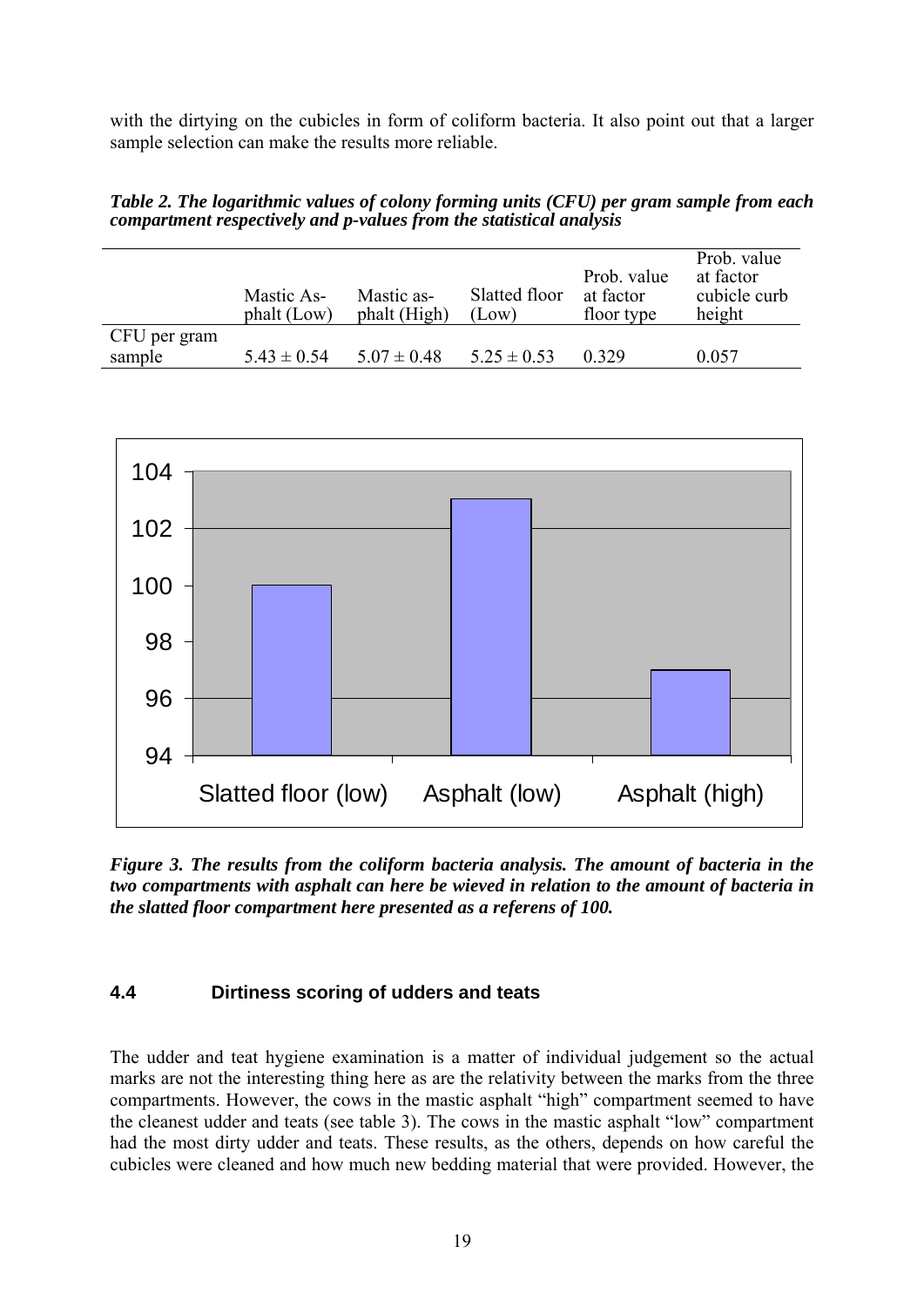results however show a rather big difference between the cleanest and most dirty cows (see fig 4).

The p-values show statistical significance for all factors for both udder and teat score (see table 3). Besides floor type and cubicle curb height, present lactation number for the cows where tested as a factor.

|             |                |               |                | Prob.      | Prob. value  | Prob.     |
|-------------|----------------|---------------|----------------|------------|--------------|-----------|
|             | Mastic         | Mastic        | Slatted        | value at   | at factor    | value at  |
|             | Asphalt        | asphalt       | floor          | factor     | cubicle curb | factor    |
|             | (Low)          | (High)        | (Low)          | floor type | height       | lactation |
| Means score | $17.3 \pm 8.2$ | $6.1 \pm 6.6$ | $12.3 \pm 7.6$ | 0.026      | 0.000        | 0.029     |
| Udder       |                |               |                |            |              |           |
| Means score | $16.3 \pm 9.6$ | $6.8 \pm 4.7$ | $11.4 \pm 5.9$ | 0.028      | 0.000        | 0.042     |
| Teats       |                |               |                |            |              |           |

*Table 3. The means score from the udder and teat hygiene examination, respectively and pvalues from the statistical analysis* 



*Figure 4. The results from the udder and teat hygiene analysis. The udder and teat score accompany each other. The dirtiness scoring of the cows in the two compartments with asphalt can here be viewed in relation to the dirtiness scoring of the cows in the slatted floor compartment here presented as a reference of 100.*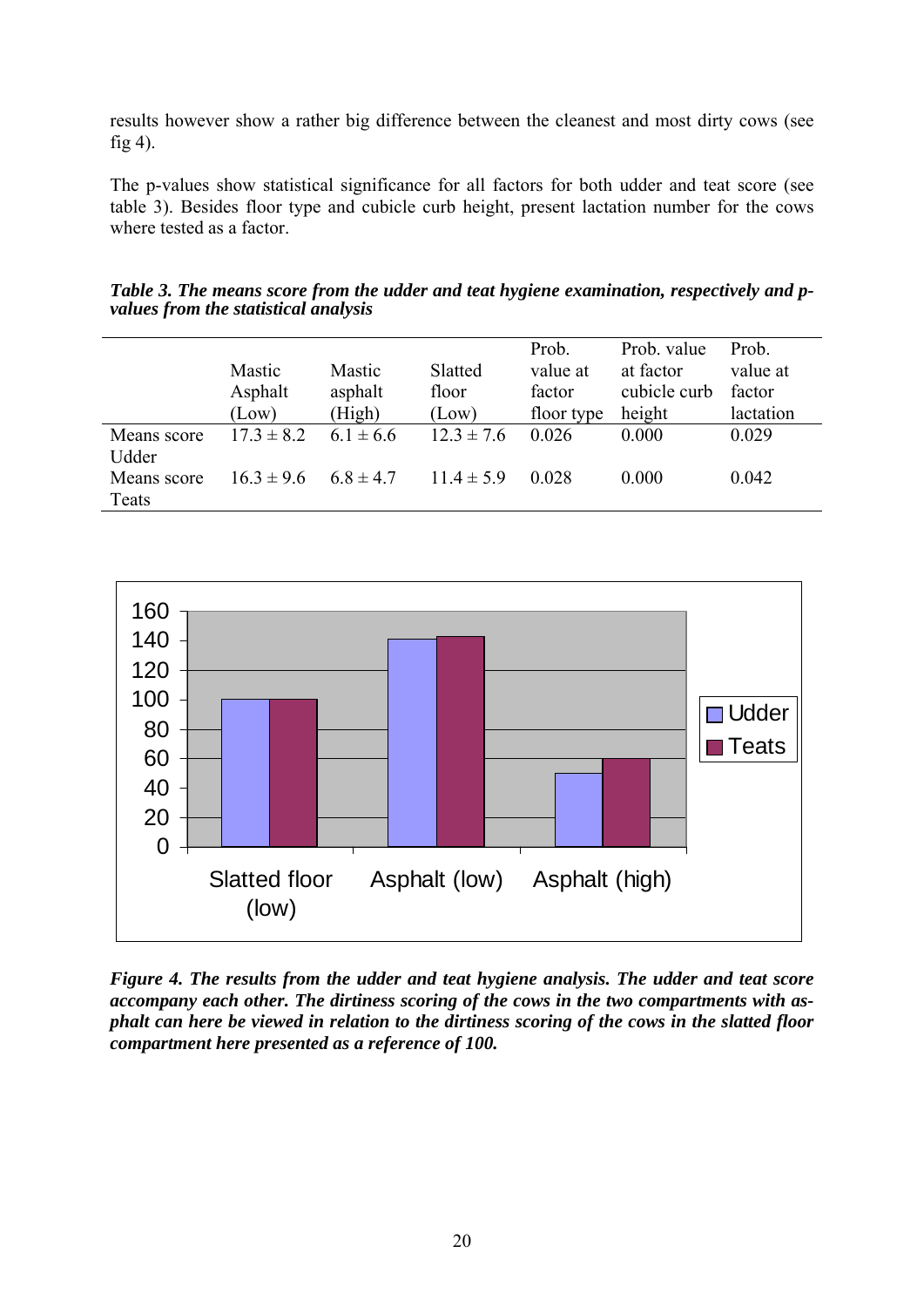## **4.5 Somatic cell counts**

Also the results from the somatic cell count analysis shows that the mastic asphalt "low" compartment has the highest values (see fig 5). Although the somatic cell count depends on many things besides the hygiene in the housing area the results point out that the cows in the "high" compartment had the lowest somatic cell counts. It was presumed that the cows were cleaned equally before milking, but during the time they spend in the cubicles between the two milking occasions they are exposed to different levels of hygiene and this affects the somatic cell count.

The p-values show statistical significance for the factor lactation number, a tendency for cubicle curb height and a weak tendency for factor floor type (see table 4).

*Table 4. The somatic cell counts (10 000 per ml) of the cows from each compartment and pvalues from the statistical analysis.* 

|              |                |                |               |             | Prob. value |             |
|--------------|----------------|----------------|---------------|-------------|-------------|-------------|
|              | Mastic         | Mastic         | Slatted       | Prob. value | at factor   | Prob. value |
|              | Asphalt        | asphalt        | floor         | at factor   | cubicle     | at factor   |
|              | (Low)          | (High)         | (Low)         | floor type  | curb height | lactation   |
| Cell count,  | $9.2 \pm 17.2$ | $6.4 \pm 11.4$ | $7.7 \pm 7.1$ | 0.147       | 0.093       | 0.019       |
| $104$ per ml |                |                |               |             |             |             |



*Figure 5. The figure shows the results from the somatic cell count analyzis. The cell count of the cows in the two compartments with asphalt can here be wieved in relation to the cell count of the cows in the slatted floor compartment here presented as a referens of 100.*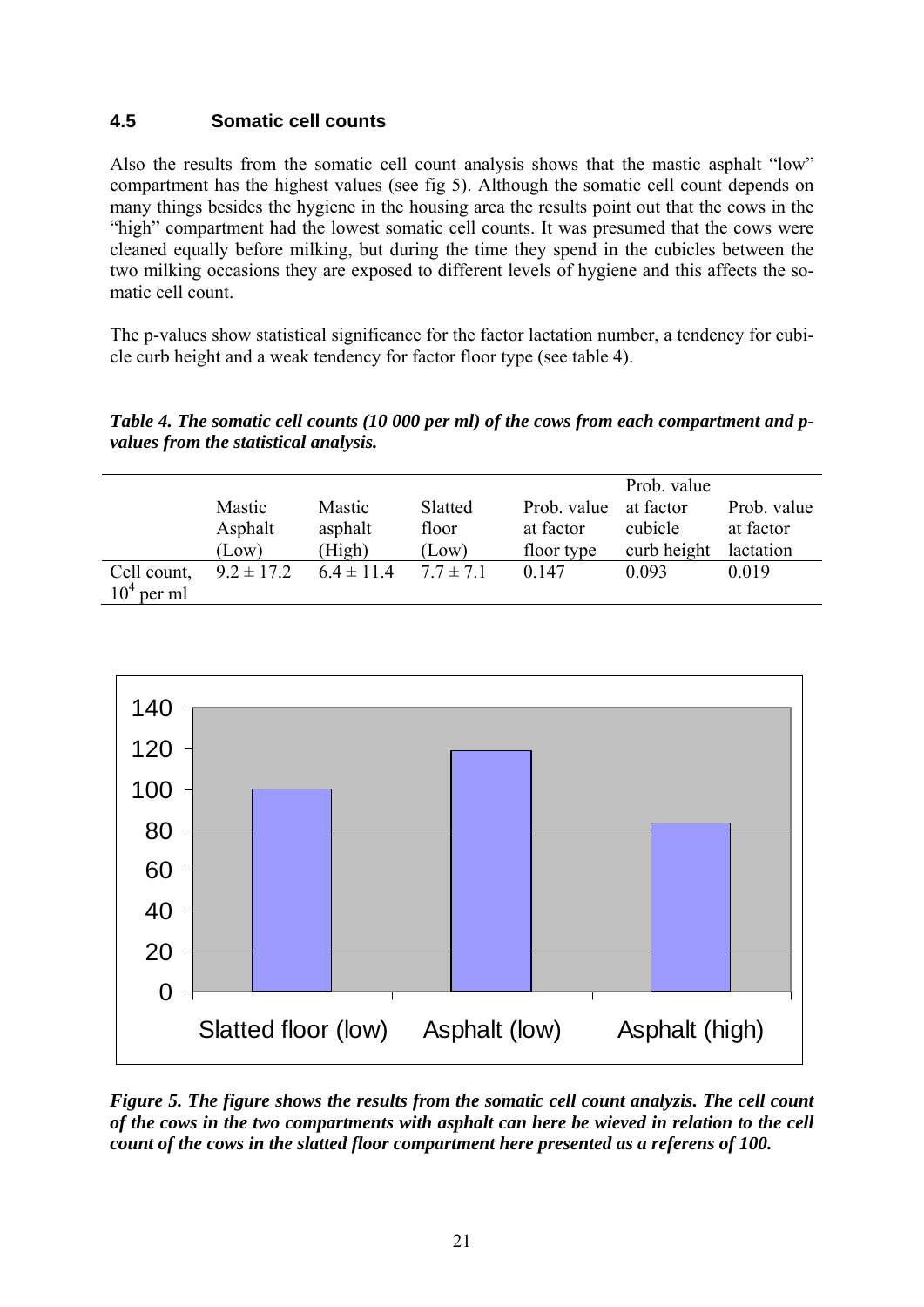### **4.6 Conclusions**

The results from the different examinations all point out that the mastic asphalt compartment with high-situated cubicles has the best hygiene. The amount of manure were lower than in the other compartments, the number of bacteria were lower, the cows were cleaner on their udder and teats and the somatic cell count were lower among the cows in this compartment compared to the other cows. This result agrees with my hypothesis and confirms the idea that the cubicles height over the floor has an impact on the hygiene for the cows. The statistical analyses for factor cubicle curb height show statistical significance in both the cubicle manure contamination examination, the coliform bacterial analysis and in the udder and teat hygiene examination. In the somatic cell count analysis the p-values for factor cubicle curb height show a tendency that the model is correct. In this analysis the use of a larger sample selection could establish the model used even more and could lead to more reliable results. When it comes to the statistical analysis of the somatic cell counts, there would be a good idea to go further and examine the changes in somatic cell count after the cows where place in each group since it is the change in cell count that is interesting as the cow acclimatize to it's new environment.

All results except the cubicle manure contamination analysis point out that the mastic asphalt compartment with low cubicles is the one with the most poorly hygiene. The cubicle manure contamination analysis shows that the slatted floor compartment had the most poorly hygiene. My hypothesis was that when comparing the solid floor compartments with scrapes to the slatted floor compartment the first mentioned should be easier to keep clean and should therefore have a better hygiene. The results now point out that when the cubicles are as low as 10 cm the slatted floor compartment is easier to keep clean than the compartment with solid floor and scrapes. One explanation for this could be that the cows in the mastic asphalt "low" compartment are milked last in the group of 100 cows. This means that they spend more time before milking in the area where the cubicles are compared to the other groups. They therefore have more time to make the cubicles dirty and since they alter in standing or lying down position they will be dirtier. There are however need for more studies in this area and for more large-scale studies that extend over a longer period of time and that consist of more background data.

The statistical analyses for factor floor type only show statistical significance for percent manure in the cubicle manure contamination analysis and for the udder and teat hygiene examinations. There is also a weak tendency for factor floor type in the somatic cell count analysis. These results show that the floor type is of less importance when it comes to hygiene than cubicle curb height is that showed significance for more parameters and greater tendencies. The factor lactation numbers showed statistical significance in both the udder and teat examinations and in the somatic cell count analysis. This is however not surprising since cell count is strongly correlated with lactation number and since older cows tend to have more hanging udder and are therefore more prone to dirty there udders and teats.

From these results some general advices can be given. The results strongly point out that high-situated cubicles are cleaner than lower situated cubicles. However, there must be a limit of how high they should be, i.e. an optimal height. To high cubicles can result in difficulties for older cows when they should get up to the lying area. Cows with hanging udders can be dirtier if their udder touches the edge of the high situated cubicle. These are things to take into consideration when planning the building of a new cowshed.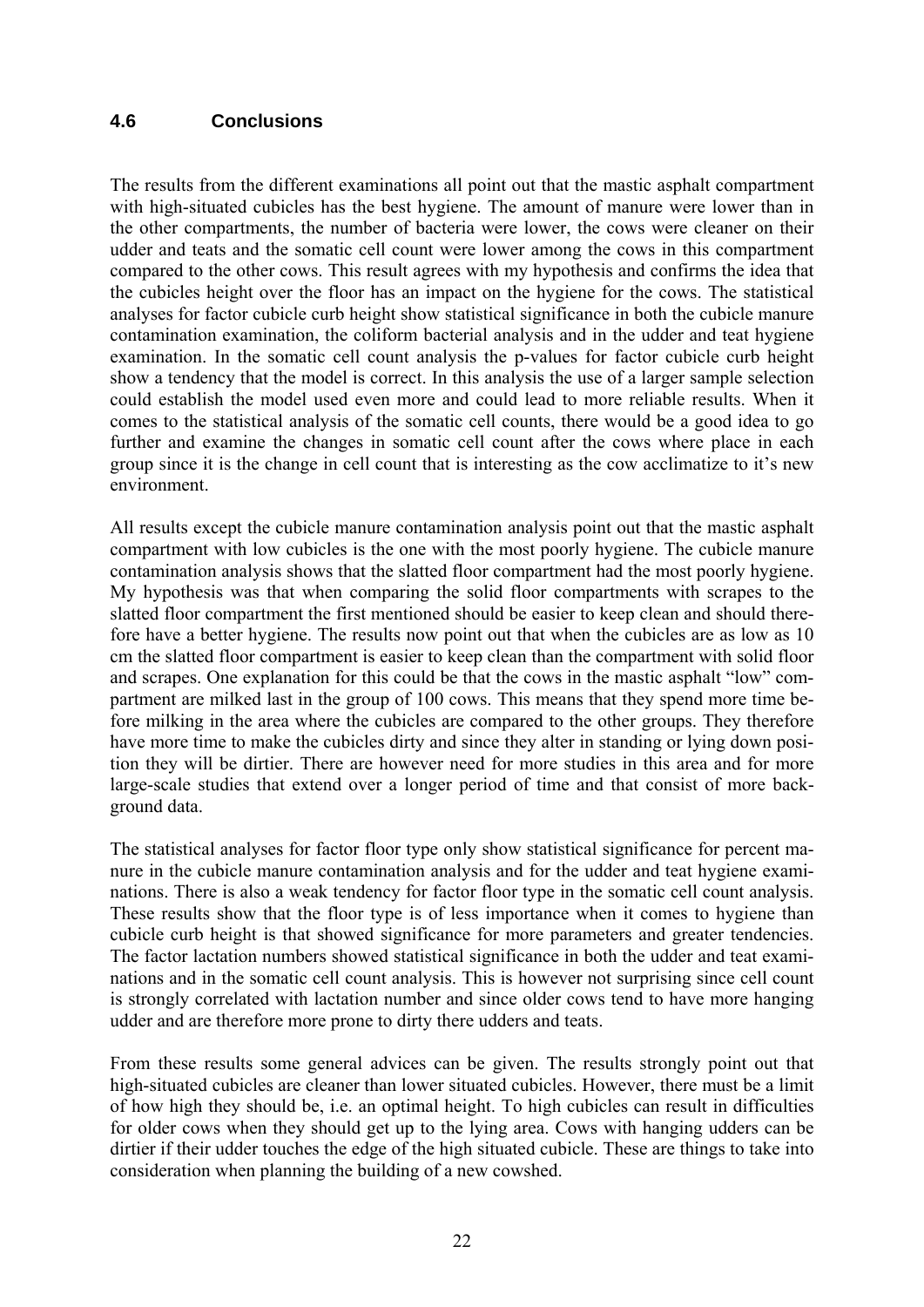To give recommendations of the floor system that should be used is more difficult when using the results in this project. There are needs for more and wider examinations to do this.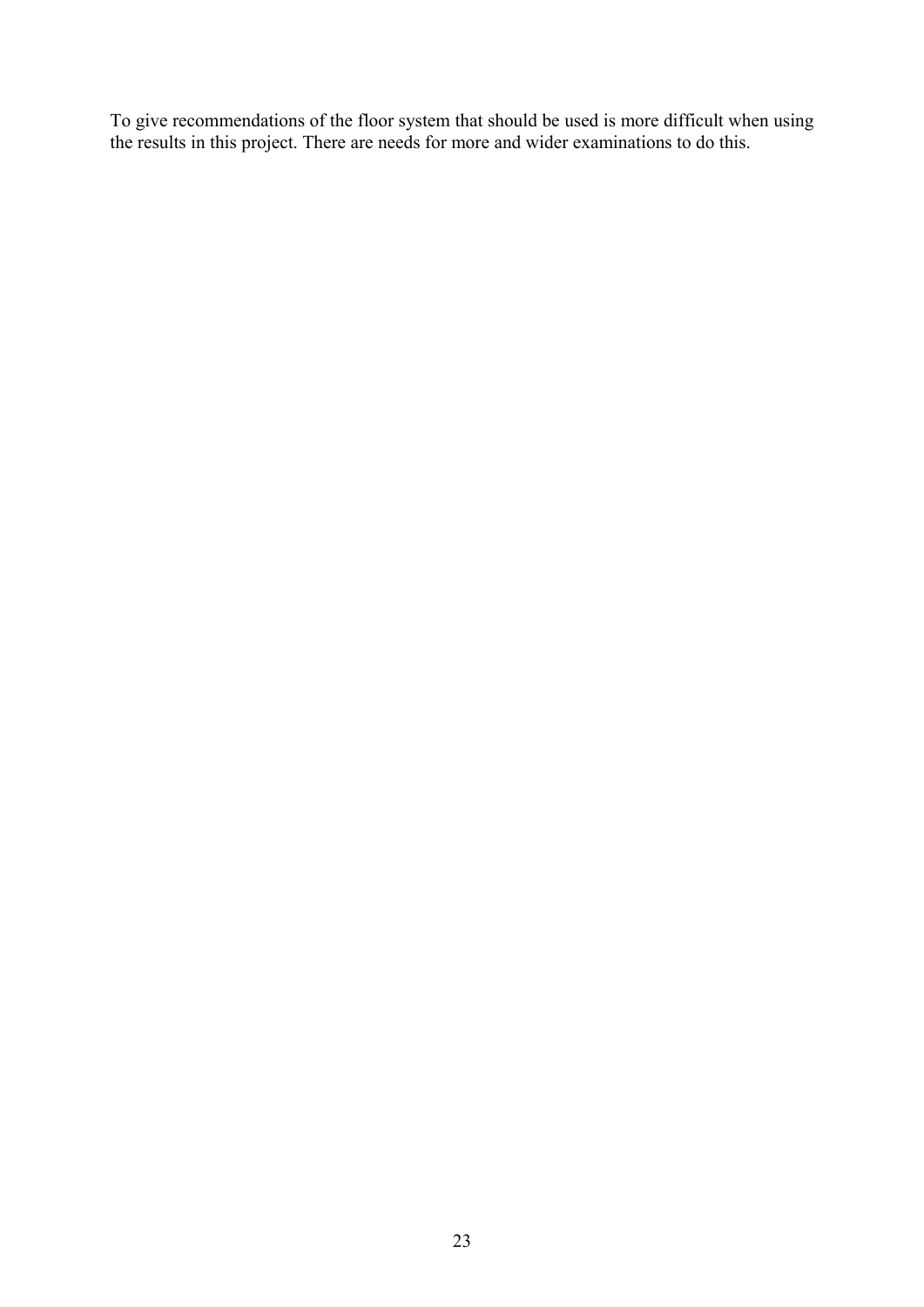## **5 REFERENCES**

- Almér, M. 1996. *Bacillus cereus*-sporer i mjölk Effekt av olika hygienåtgärder. Thesis 83. Inst. för husdjurens utfodring och vård. Swedish University of Agricultural Sciences. Uppsala
- Barkema, H.W. 1998. *Management Practices Associated with Low, medium, and High Somatic Cell Counts.* J. Dairy Sci. 81. American Dairy Science Association, 1998.
- Bergsten C. & Herlin A.H. 1996. *Sole Haemorrhage and Heel Horn Erosion in Dairy Cows: The influence of housing system on their prevalence and severity.* Acta vet scand 37.
- Bergsten, C., Bratt, G., Everitt, B., Gustafsson, A.H., Gustafsson, H., Hallén-Sandgren, C., Olsson, A-C., Olsson, S-O., Plym Forsell, K. & Widebäck, L. *Mjölkkor.* 2000. LTs förlag, Helsingborg
- Braam, C.R. & Swiersta, D., 1997. *Developments in design of concrete floors in dairy cattle houses; Impact of environmental demands.* In: (Eds.: Berge, E., Mageroy, H. & Berg, K.R.) Proceedings International Symposium on Concrete for a Sustainable Agriculture, Stavanger 21-24th May, Norway, 263-269. Norwegian Concrete Association, Oslo.
- Dämmerich, K., 1987. *The reaction of the legs (bone;joints) to loading and the consequences for lameness.* In: Cattle housing systems, lameness and behaviour, 50-55. (Eds.: Wirenga, H.K. & Peterse, D.J.). Martinus Nijhoff Publishers. Dordrecht
- Ekman, T., 1998. *A study of dairy herds with constantly low or constantly high bulk milk somatic cell count, - with special emphasis on management.* Doctoral thesis. Swedish University of Agricultural Science, Department of Obstetrics & Gynaecology, Uppsala.
- Herlin, A.H. & Christiansson, A. 1993. *Cheese-blowing anaerobic spores in bulk milk from loose-housed and tied dairy cows*. Milchwissenschaft 48(12), 686-690.
- Herrmann, H-J., 1999. Deutsche Landwirtschafts-Gesellschaft e.V. Gross Umstadt.
- Irps, H., 1995. *Autodungschieber mit Spruhtechnik*. Landtechnik, 50 (2), 102-103
- Jonsson, Anders. 1989. *The role of Yeasts and Clostridia in Silage Deterioration, Identification and Ecology*. Institutionen för mikrobiologi. Swedish University of Agricultural Sciences, Uppsala 1989.
- Karlsson, L., 1999. *Gårdsbymodellen: Ny idé om golv*. Husdjur nr 2, 1999, 36-37
- Kolstrup, C., Magnusson, M., Christiansson, A., Svensson, B., 1999. *Cubicles with deep straw bedding – methods of reducing the risk of contamination with Bacillus Cereus spores in milk.* Swedish University of Agricultural Sciences, 1999.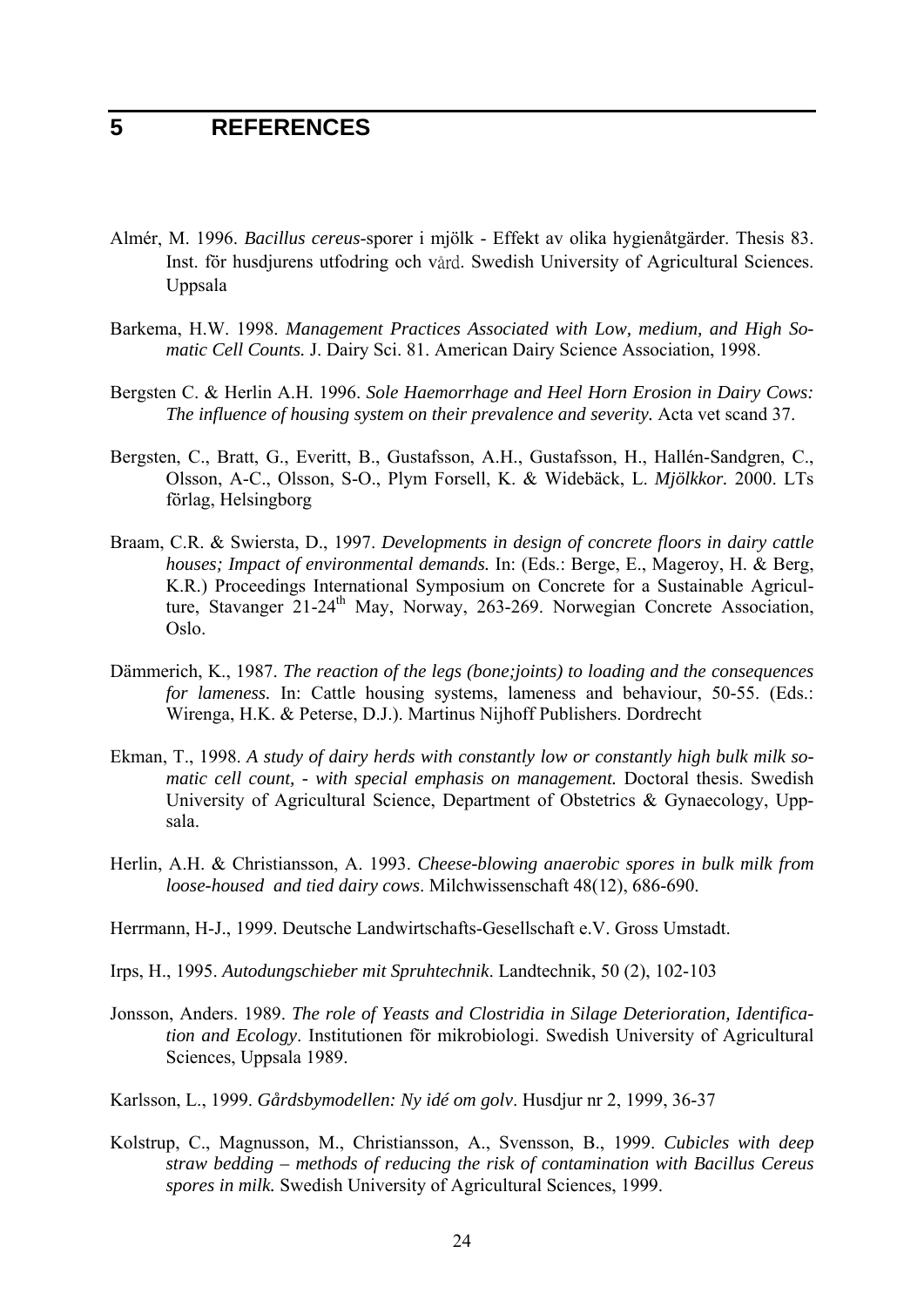- Konggard, S.P., 1980. *Fosög med forskellige staldtyper till melkekoer. IV. Fodereffektivitet, reproduktiond- och sygdomsresultater.* Statens Husdyrbrugforög Meddelelse No 325. Köbenhavn.
- Kroodsma, W., 1992. *Umweltbewusstsein fängt beim Stallboden an.* Der Tierzuchter Nr. 12/92, 32-35
- Lundberg, F., 1999. *Gödseldränerande gummispaltgolv som en del av båspallen för uppbundna mjölkkor.* Sveriges Lantbruksuniversitet, Inst för lantbruksteknik. Institutionsmeddelande 99:01. Examensarbete, Uppsala.
- Madigan, M.T., 2000. *Biology of microorganisms*. Prentice-Hall, Inc. New Jersey, 2000.
- Metz, J.H.M. & Wierenga, H.K., 1987. *Behavioural criteria for the design of housing systems for cattle.* In: (Eds.: Wierenga, H.K. & Peterse, D.J.) Cattle housing systems, lameness and behaviour, 14-25. Martinus Nijhoff Publishers. Dordrecht
- Nilsson, C. 1992. *Walking and lying surfaces in livestock houses.* In: Farm animals and the environment (Eds.: Phillips & Piggins) , pp 93-110. Butterworths.
- Oosthoek, J., Kroodsma, W. & Hoeksma, P., 1990. *Betriebliche Massnahmen zur Minderung von Ammoniakemissionen aus Ställen.* In: Ammoniak in der Umwelt. KTBL-Schrift 341. Darmstadt-Kranichstein.
- Pfadler, W., 1981. *Ermittlungen optimaler Funktionsmasse von Spaltenböden in Milchviehlaufställen.* Landtechnik Weihenstephan. Dissertation. Freising.
- Rosbacke, Carina., 2003. *Locomotion and floor cleanliness on two types of slatted floors in loose housing for dairy cows.* Veterinärmedicinska fakulteten, SLU. Uppsala.
- Schreiner, D.A., & Ruegg, P.L. 2003. *Relationship between udder and leg hygiene scores and subclinical mastitis.* J. Dairy Sci. 86:3460-3465. American Dairy Science Association, 2003.
- Swierstra, D., Kroodsma, W. & Smits, M.C.J., 1994. *Slip resistance and ammonia volatilization of slatted and solid floors in cubicle houses for cattle*. In: Proc. CIGR XII World Congress on Agricultural Engineering, Milano August 29 – September 1, 1994, Volume 1, 575-581. Merelbeke.
- Swierstra, D., Smits, M.C.J & Braam, C.R., 1997. *Grooved concrete floor elements to reduce ammonia emission and to prevent slipperiness in a loose house for cows.* In: (Eds.: Berge, E., Mageroy, H. & Berg, K.R.) Proceedings International Symposium on Concrete for a Sustainable Agriculture, Stavanger 21-24<sup>th</sup> May, Norway, 263-269. Norwegian Concrete Association, Oslo.
- Dolby, C-M. & Sällvik, K. 2003. *Tänk efter före! Planera ditt stall med hjälp av den nya internetbaserade handboken: Råd att bygga för lösdrift*. SLU, JBT. Alnarps Mjölkdag 2003.